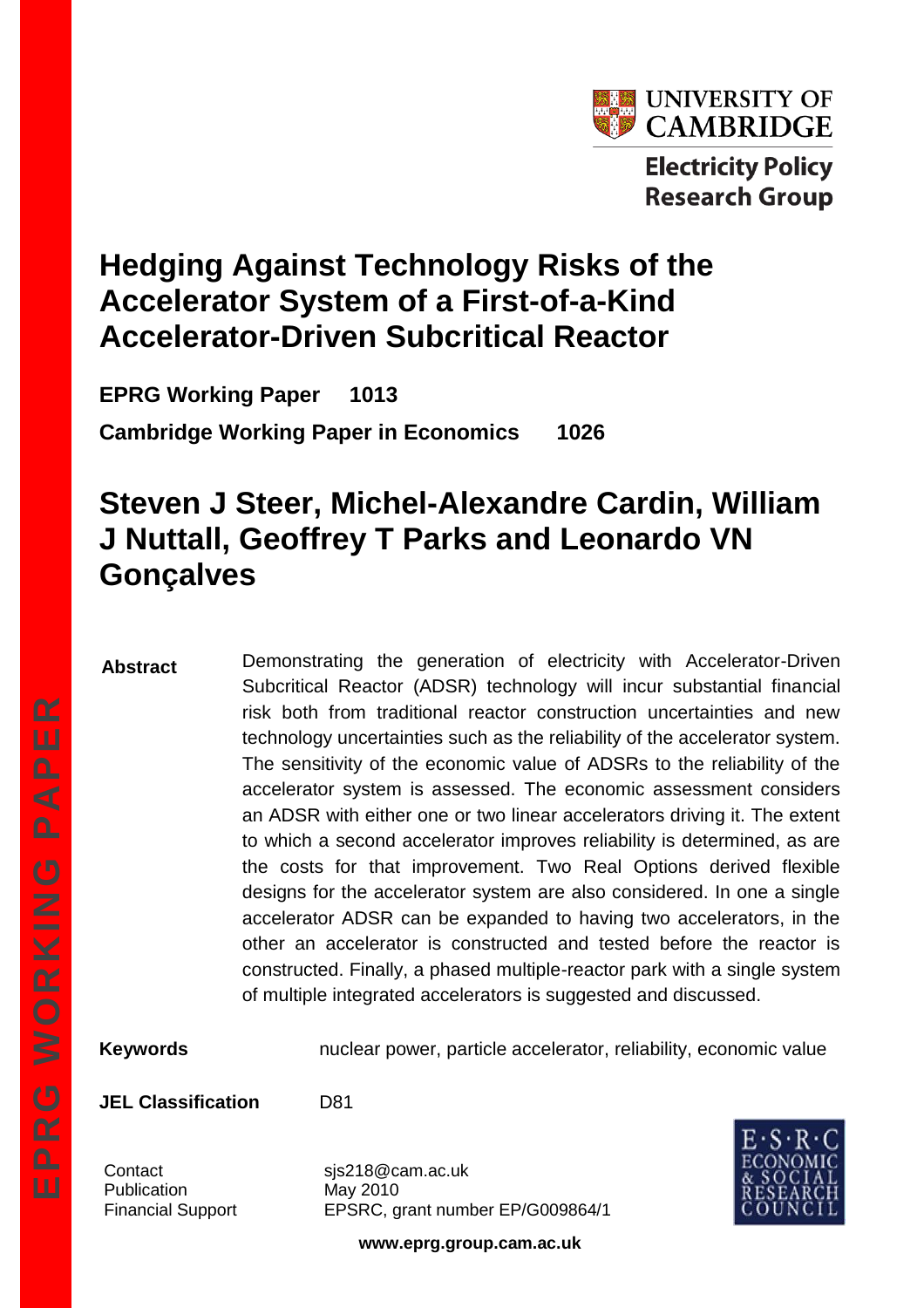# **Hedging Against Technology Risks of the Accelerator System of a First-of-a-Kind Accelerator-Driven Subcritical Reactor**

#### *Steven J. Steer1*

*ESRC Electricity Policy Research Group and Department of Engineering, University of Cambridge, Cambridge, CB2 1PZ, UK.* 

#### *Michel-Alexandre Cardin*

*Engineering Systems Division, Massachusetts Institute of Technology, Cambridge, MA 02139, USA.* 

## *William J. Nuttall*

*ESRC Electricity Policy Research Group and Department of Engineering, University of Cambridge, Cambridge, CB2 1PZ, UK.* 

## *Geoffrey T. Parks*

*Department of Engineering, University of Cambridge, Cambridge, CB2 1PZ, UK.* 

#### *Leonardo V.N. Gonçalves*

*Department of Engineering, University of Cambridge, Cambridge, CB2 1PZ, UK.*

*28 April 2010* 

#### **Introduction**

In an attempt to meet energy needs in a responsible and sustainable way, a revolutionary nuclear reactor concept is having its engineering feasibility reassessed. This reactor design is the Accelerator-Driven Subcritical Reactor (ADSR), the concept for which dates back to the 1990's (Bowman et al., 1992; Carminati et al., 1993). If hopes for ADSRs are fulfilled then they will provide the world with electricity while: emitting minimal amounts of  $CO<sub>2</sub>$ ; ensuring a high level of safety during operation due to the use of an accelerator and a subcritical reactor core; achieving a significant reduction in backend radioactive waste compared to contemporary reactors – they may even consume waste from other reactors; and extending the consumption time of the world's uranium and thorium resources by multiple orders of magnitude. Inevitably a power station that promises so many benefits is not without its challenges. Multiple aspects of the engineering requirements of the design are the subject of challenging

 $\overline{a}$ 

<sup>1</sup> Steven J Steer – sjs218@cam.ac.uk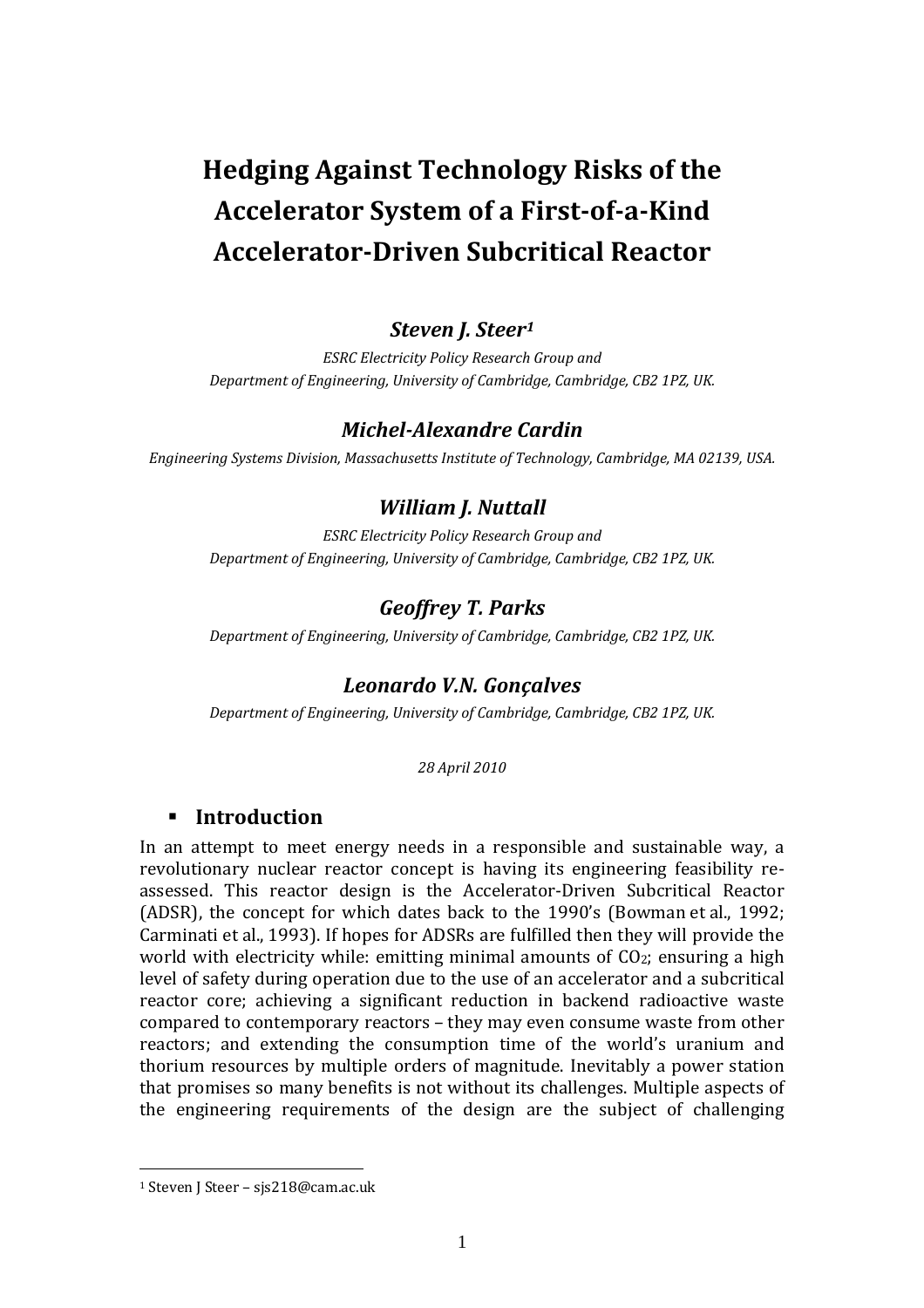Research and Development (R&D) programmes (European Technical Working Group on ADS (ETWG-ADS), 2001); chief areas of concern are the reliability of the accelerator system, the reliability of the beam target (the interface between the accelerator and reactor core) and long-term corrosion of the steel structure due to the presence of heavy liquid metal. A poor outcome from this R&D would be the finding that the design requirements of ADSRs are extreme to the point that they are untenably expensive.

In the commercial electricity market, all the nuclear power stations ever constructed have self-sustained fission reactions during operation – they are all critical reactors. When a critical reactor is operating, electricity is generated. For the ADSR (a subcritical reactor) only when the nuclear core *and* its accelerator system are operating is energy generation sustained and electricity produced. To date no attempt has been made to couple together an accelerator, beam target and nuclear reactor as a single system to produce a sustained nuclear chain reaction for greater than a nominal power output. A proposal for doing this at the Belgian nuclear research facility, StudeCentrum voor Kernenerge Centre d'etude de l'Energie Nucleaire (SCK·CEN), has recently received support from the Belgian government (StudeCentrum voor kernenerge Centre d'etude de l'Energie Nucleaire, 2010). The study is intended to be complete by the year 2024.

The financing of any nuclear power station is dominated by capital costs. There is therefore a significant financial risk associated with the construction of a nuclear power station. The risk is particularly large when demonstrating the first-of-a-kind of a technology; this issue is exemplified by the escalating costs and delays currently being experienced at the Finnish Olkiluoto facility (World Nuclear Association (WNA), 2010), which is constructing the world's first European Pressurised water Reactor (EPR). It now appears as if the EPR will be a loss leader (Harding, 2007). It is not unheard of for first-of-a-kind nuclear reactors to be loss leaders; there have even been instances in the past where vendors planned from the outset to make their new design as such (Kaijser, 1992).

In addition to typical economic construction risks, ADSRs add unique new risks. These are due to the required accelerated proton beam and the beam target. Only the accelerator, and not the beam target, is the subject of the presented work. Contemporary accelerator systems are less powerful and less reliable than the specifications quoted for ADSRs (ETWG-ADS, 2001; Burgazzi and Pierini, 2007). Accelerator-specific R&D is being carried out to bridge this technological gap (Teng, 2001; Pierini et al., 2003; Burgazzi and Pierini, 2007). Even if R&D predictions are optimistic enough such that ADSRs do appear worth pursuing as a commercial proposition, there will still be risks associated with whether accelerator performance will meet the predictions.

With similarity to how unanticipated design flaws in the first-of-a-kind EPR have led to delays in its construction, an unexpectedly high rate of unplanned shutdowns of the first-of-a-kind ADSR accelerator system will affect its performance throughout its operational lifetime. If the reliability of a realised ADSR accelerator is poor then either the revenue of the ADSR will be low or the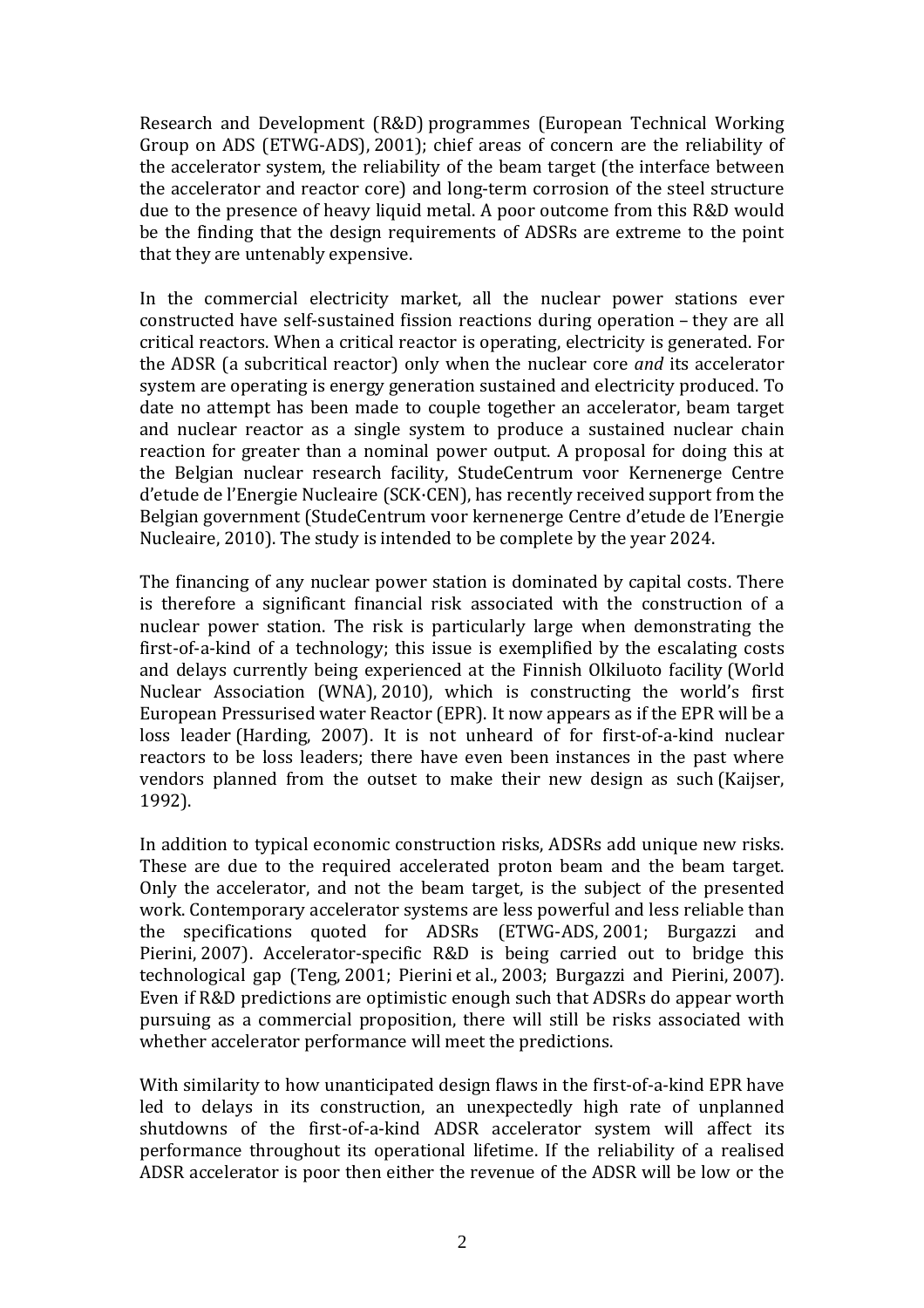cost of failing to fulfil electricity contracts will be high. Regardless, the ADSR will return less marginal profit to offset the capital expenditure. This is not desirable for nuclear power stations as they typically operate as base-load electricity generators with low marginal costs of generation (Pouret et al., 2009).

An economic analysis of the benefits and costs associated with designing increased multiplicity for ADSR accelerators is deliberated. The aim is twofold. The first aim is to scrutinise formally an assumption that to the authors' knowledge has yet to be addressed in peer reviewed literature. The assumption is that designing an ADSR to have multiple LINear ACcelerators (LINACs) will untenably raise the cost of the ADSR. The analysis is mindful of, and therefore lends itself to, the possibility that types of accelerator other than LINACs might be the preferred choice for an ADSR; the cost of other accelerator types may be significantly less than LINACs and therefore the construction of multiple devices more reasonable.

The second aim is to recognise that, given the large capital that is at risk, a second accelerator will significantly reduce investment uncertainty, even though it will increase the cost of constructing the ADSR. This second aim is considered to be of particular interest for the first-of-a-kind ADSR. This is because, following R&D, this will be the time when there is greatest uncertainty regarding accelerator reliability. Treating the reactor vending and operating companies as a single company, it may be that a vendor-operator's strategy is to demonstrate the technology with a less risky ADSR driven by two accelerators. The long-term aim being that the nth-of-a-kind ADSR will be driven only by a single accelerator, should the technology prove to be successful.

The paper is structured as follows. First, there is a review of what the demands are on an accelerator used to drive a nuclear reactor. The performance achieved by contemporary high-power accelerators is detailed along with expectations of future performance from accelerator R&D literature. Next an ADSR designed with two accelerators is described whose primary aim is to reduce the reliability demands on the individual accelerators. A 4-step real options design framework is then used along with an economic model to assess the expected value of ADSRs designed with either one or two accelerators. In particular, the real options framework enables the recognition of an accelerator system design that is a balance between the one or two accelerator designs; this, and a second flexible design that builds and tests an accelerator before constructing a reactor, are discussed and also assessed in the economic model. A qualitative discussion is given, which highlights for all of the designs the pros and cons not captured by the current economic analysis. At the end of the discussion a speculative design idea for a phased and integrated "park" of multiple reactors is suggested. The design suggestions that feature in the reactor park are motivated by the economic concerns of making the levelised cost of electricity as low as possible, while also keeping the capital at risk to a minimum. Conclusions from the investigation are given at the end of the paper. Appendix A explains possible methods for how dual accelerators might best be operated and Appendix B indicates the coinciding unplanned shutdown frequency of an accelerator network.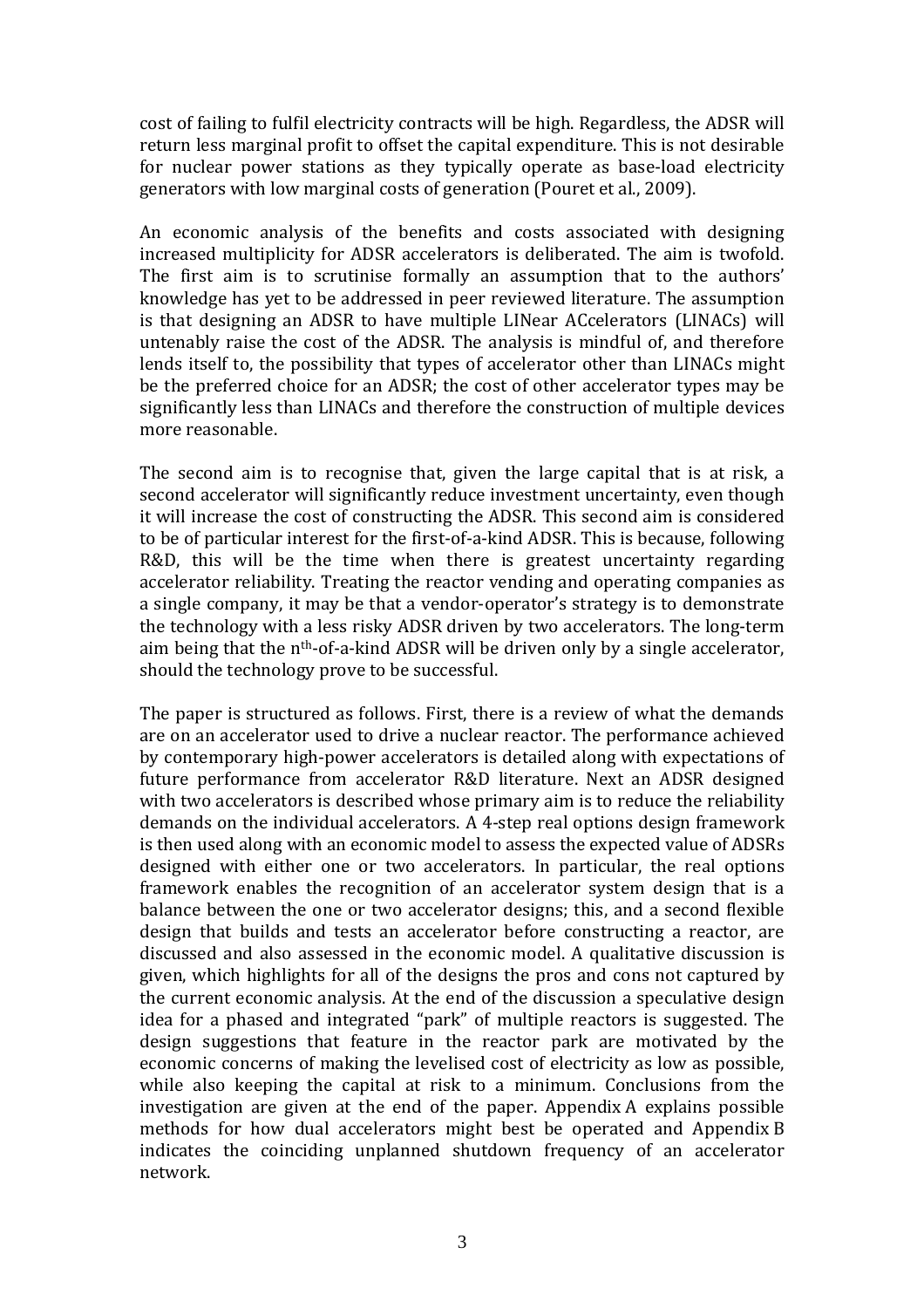## **Technology Review – Particle Accelerators for Nuclear Reactors**

The accelerator system of ADSRs is commonly foreseen to be either a single 3 stage LINAC (Ruggiero, 1997; Pierini et al., 2003) or a compact "circular" accelerating technology, for example cyclotrons ("warm" or superconducting), rapid cycling synchrotrons or fixed field alternating gradient accelerators. LINAC technology is the subject of the presented analysis. LINACs have been chosen because: (1) the beam power that they are expected to provide implies that the number of LINACs used to drive the ADSR will be lower than for the other technologies – this simplifies the presented analysis; (2) because cost assessments have already been performed for ADSR LINACs; and (3) because the planned Belgian SCK·CEN test reactor is intended to be driven by a LINAC (Pierini et al., 2003). Equivalent analysis of other technologies would be equally valid.

The analysis described assumes a single beam target ADSR design. Considering multiple targets would introduce additional complexity to the analysis, due to the requirement of a complex beam transport system for the multi-accelerator system considered in the presented analysis. For convenience and to frame the discussion such that it is clear that other accelerator types can be assessed in the same manner, 3-stage LINACs are referred to simply as "accelerators".

The ADSR accelerator system provides a high-energy, high-power proton beam, which impinges on a heavy metal beam target. This induces nuclear spallation reactions. Spallation is the act of splitting nuclei, creating a "cocktail" of species of smaller secondary nuclei. Among many other products, this generates a number of neutrons. The target is placed inside the reactor core. The generated neutrons induce additional nuclear fission reactions inside the core. These extra fissions sustain the fission chain reaction and thus energy generation, which promptly ceases if the accelerator system is turned off. Figure 1 shows a concept diagram for the linear accelerator ADSR design.



*Figure 1: Concept diagram for a linear accelerator system ADSR. This diagram has been modified from reference (Pierini, 2007).* 

An identified expectation of a commercially viable ADSR is that the accelerator system should not suffer more than approximately 5-10 unscheduled interruptions per year (of duration  $\geq 1$  second) or else the associated incurred costs of the unplanned shutdowns will have unacceptable financial implications (ETWG-ADS, 2001). From a technical perspective, following detailed analysis it has been shown that the reactor core (not the accelerator system) of the planned SCK·CEN test reactor would have to experience hundreds of sudden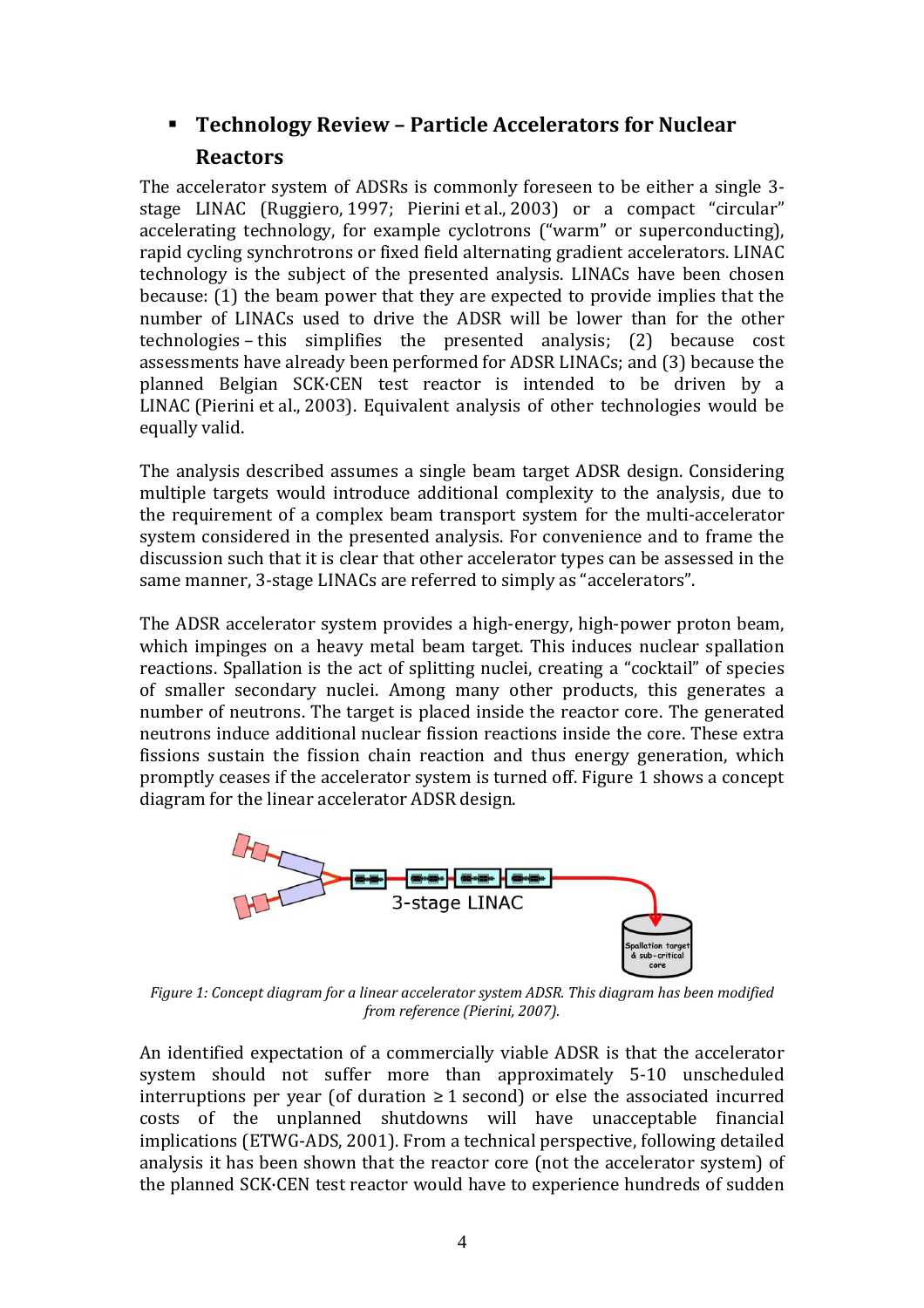unplanned shutdowns per year before its structural integrity would be compromised (Nuclear Energy Agency (NEA), 2009). The planned SCK·CEN test reactor, however, is far from commercial scale; it is not necessarily a fair comparison with a larger reactor. In a recent presentation reviewing current knowledge on the number of unplanned accelerator shutdowns ADSRs can tolerate it has been stated that:

*"Influence for the thermal shock damage on the ADS reactor system caused by beam trips has not been evaluated sufficiently...* 

*"…The acceptable frequency of beam trips ranges from 50 to 2 × 104 times per year, depending on the beam trip duration."* (Takei et al., 2010)

This statement was made in reference to a specific ADSR design of power 800 MW $_{\text{th}}$ ; the numbers are clearly subject to change. "Trip" is a common way of referring to an unplanned accelerator shutdown; this terminology is used henceforth.

The term Operational Availability (OA) is defined in this work to be the percentage of the year a subcomponent of the power station is *not* undergoing scheduled maintenance, it is therefore inclusive of the time down due to unscheduled shutdownsi . A high level view of the ADSR is taken, identifying two essential subcomponents: the accelerator system and the nuclear reactor (the reactor is considered to include all other key systems such as the beam target and windowii). The OA of the whole plant is given by the overlap in time that the subcomponents are operationally available. Because nuclear power stations are base-load generators it is expected that the power station will be contracted to sell electricity at all times when it is operationally available. The Capacity Factor (CF)<sup>iii</sup> is therefore the OA multiplied by its coefficient of reliability. For contemporary nuclear power stations (they do not require an accelerator) OA is approximately equal to the CF because they are highly reliable. A typical CF for a contemporary reactor is 75-90% (WNA, 2009).

Contemporary high-power accelerator systems at research facilities are 70% reliable when they first start operating. This rises to 90% for seasoned facilities (Galambos et al., 2008)iv. This takes about 5 years (Kim and Galambos, 2010). Seasoned facilities expect of the order of 7500 shutdowns per year (at OA = 70%) of duration  $\geq 1$  second (Galambos et al., 2008). These research

 $\overline{a}$ 

i In this paper unscheduled shutdowns of accelerators are considered to occur when there is an accelerator beam interruption that lasts for  $> 1$  second.<br>ii The proton beam exits the vacuum of the accelerator transport system through a thin "window"

<sup>(</sup>typically a titanium-vanadium alloy) and impinges on the beam target (expected to be lead or lead-bismuth) where neutrons and other products are generated through spallation reactions. The radiation damage to the window and target will potentially cause them to have poor reliability characteristics.

iii Capacity Factor (CF) is the ratio of the actual plant power output to the output had it operated continuously at full power during the same period. iv Within the reference reliability is termed "availability". "Availability" should not be confused

with "operational availability", as defined in this paper.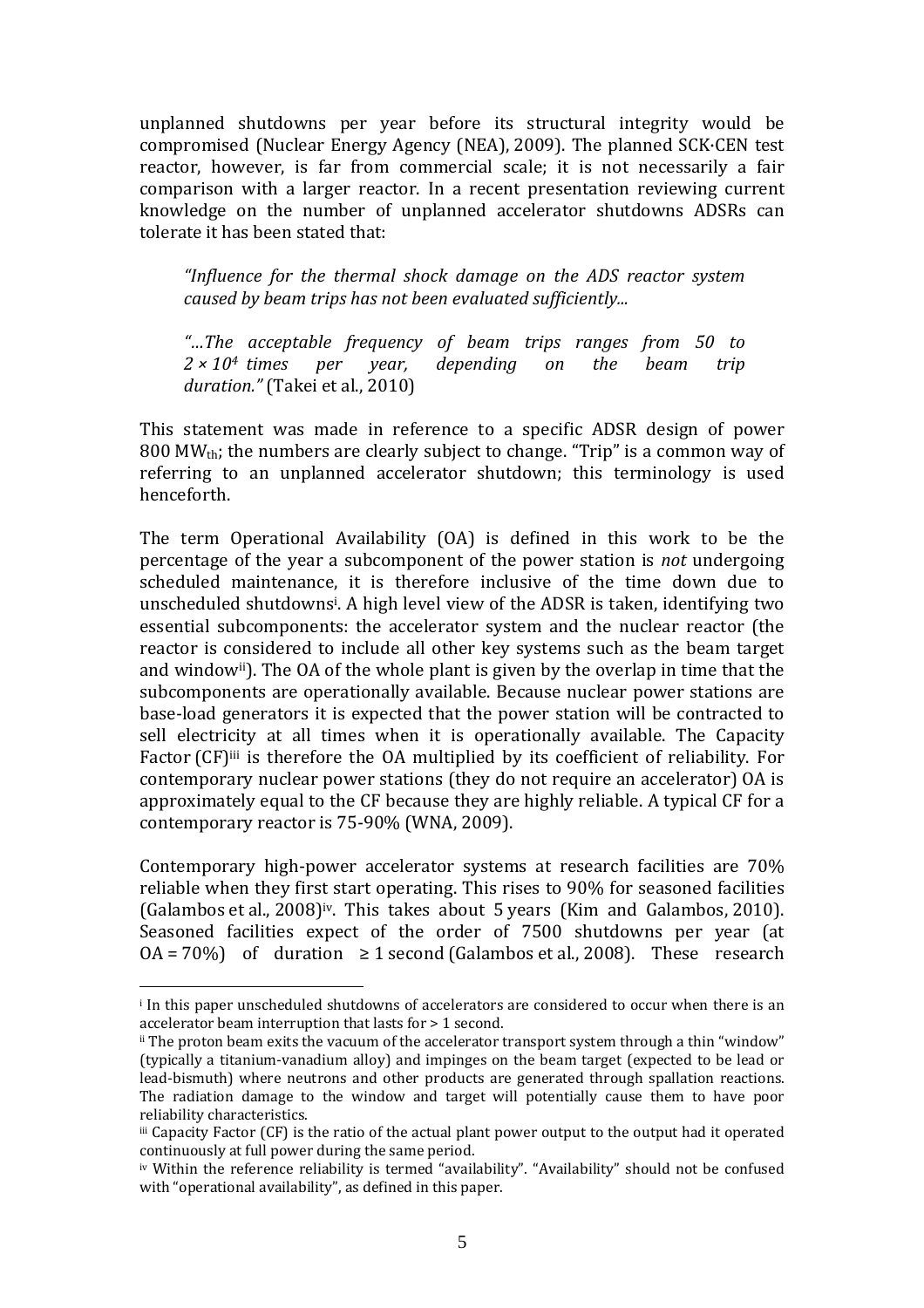facilities, however, work to budgets that do not allow for the maximisation of reliability that could be achieved with existing technology. Discussion with accelerator operators (Findlay, 2009) and examination of accelerator reliability optimisation studies (Pierini et al., 2003) suggest that if greater finance were available for: (1) adding additional components into existing accelerators; (2) having more spare parts available on site; and (3) hiring additional staff, then the rate of occurrence of trips is expected to significantly reduce. Importantly accelerator shutdowns of duration  $\geq 24$  hours could be almost entirely eliminated, as they are predominantly caused by insufficient staff numbers or spare parts not being immediately available (Findlay, 2009).

A study, *Preliminary Design Studies for eXperimental Accelerator-Driven Systems* (PDS-XADS), has examined how best to design a LINAC for ADSRs (Pierini et al., 2003). The study presents a favoured selection and configuration of components having taken into consideration that:

*"In existing accelerator facilities it is common to schedule short and frequent (weekly) maintenance periods, whereas for the XADS [their ADSR design] clearly the maintenance policy needs to be compatible with the fuel cycle, requiring a more careful planning of fault tolerance and redundancies, or finding strategies in order to access devices that may fail frequently, without requiring the accelerator shut down."* 

In consideration of this, it is preferable for the accelerator to be available or undergoing planned maintenance in concordance with the reactor; therefore it is most desirable for the OA of an accelerator, *OAaccel*, to be equal to the OA of its counterpart nuclear reactor, *OAreactor*. It may, however, have to be less than this value, should poor reliability result in additional maintenance time improving the economic value of the ADSR (through the avoidance of costs associated with unplanned shutdowns). In this work *OAreactor* is a constant and has been assumed to be equivalent to expectations of Generation III power stations, which are predicted to have a CF of 85% (*OAreactor* for the ADSR is therefore 85%) (ETWG-ADS, 2001; Massachusetts Institute of Technology (MIT), 2003; University of Chicago, 2004; Kennedy, 2007). For an ADSR this corresponds to *OAreactor* = 85%. The presented calculations have been performed for *OAaccel* values from 40% to up to 90%.

It may be challenging to meet the accelerator reliability expectations of (Pierini et al., 2003); active researchers in the field of high-power particle accelerators have more conservative opinions regarding what accelerator technology is capable of achieving:

*"From readily available data (Galambos et al., 2008) on high-power proton accelerators, and from the ~70% of the year for which these accelerators are typically scheduled to operate – maintenance being carried out when the machines are not operational, it is possible that a reliability of ~95% could be achieved by devoting ~50% of the year to maintenance, thereby restricting operations [OAaccel] to ~50% of the year."* (Findlay, 2009)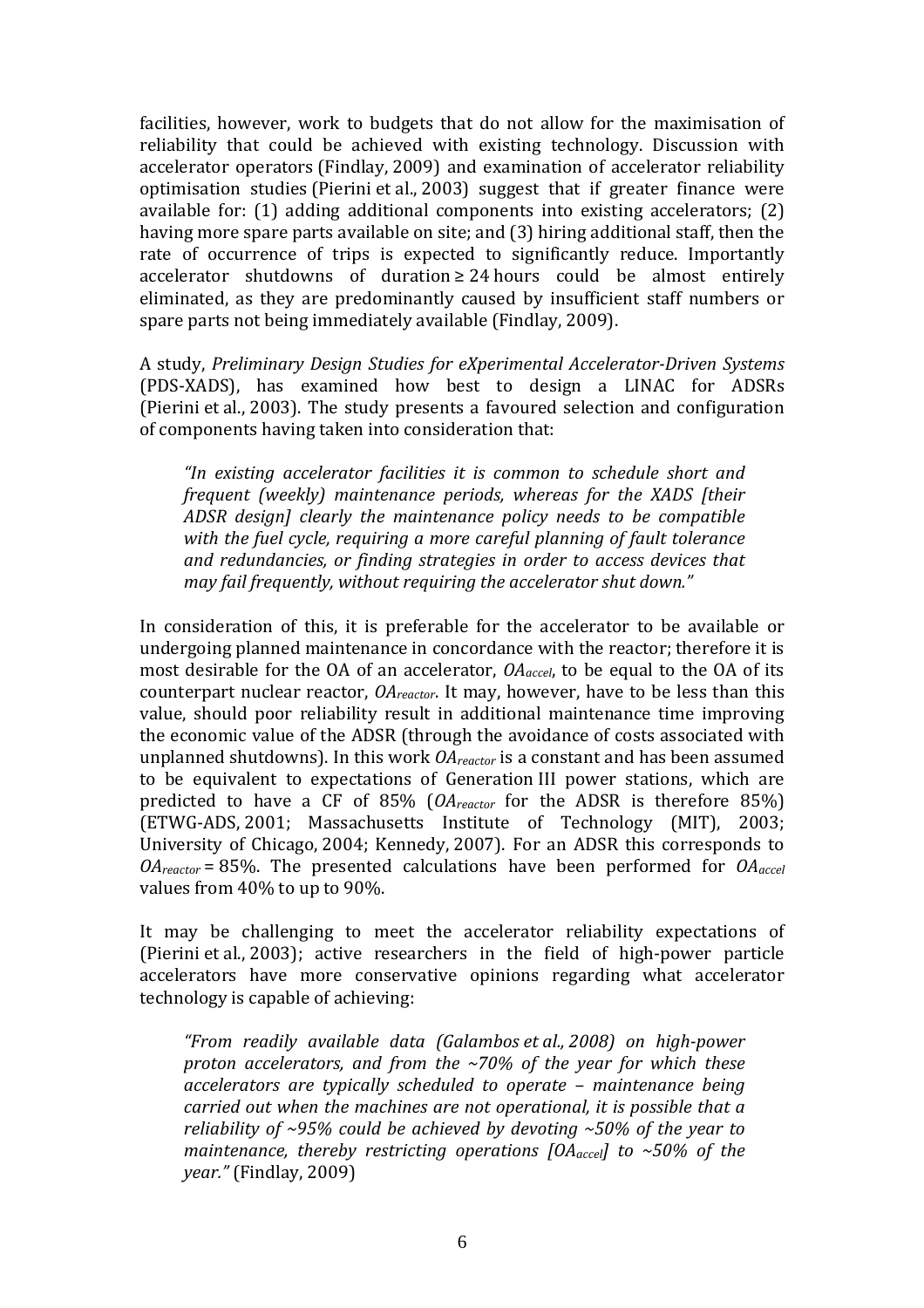This statement implies that in order to reach high reliability (and therefore reduce the number of unplanned shutdowns during scheduled operation) the OA of a single accelerator ADSR will not be able to exceed 50%. The statement was made with the assumption that the accelerator receives regular (weekly) maintenance, in line with current practice, not in line with reactor fuel cycle schedules. It therefore implies that the accelerator and reactor OAs will not be harmonised.

As the ADSR will only generate electricity (and therefore revenue) when both the reactor core and an accelerator are operating, the realised ADSR CF is proportional to the degree of harmonisation of the reactor and accelerator maintenance schedules. Current practice for operating existing reactors is to extend fuel cycles for as long as possible, as this increases facility CFs (and hence revenue). At research-based accelerator facilities many regular maintenance shutdowns are needed to maximise reliability and beam quality; typically accelerators do not continually run for more than a few weeks at a time. The current maintenance practices for operating accelerators and reactors therefore do not lend themselves to synchronisation. This was considered during the design of the 3-stage LINAC developed in the European PDS-XADS (Pierini et al., 2003) – see quote above. They have designed an accelerator that is intended to operate for long periods between scheduled maintenance.

# **Technology Review – Accelerator Reliability and ADSR Value Maximisation**

The rate of occurrence of trips increases as the scheduled OA increases, i.e. the devices become less reliable as time for beam studies and equipment diagnostics is reduced. Contemporary accelerators experience over two orders of magnitude more trips than an ADSR can tolerate. Unless a full-scale test accelerator is constructed (see section "Step 3: Flexibility in Design") in advance of realising the first-of-a-kind ADSR, there is likely to be significant uncertainty regarding the trip frequency at any given OA of the accelerator. There will also be uncertainty in the relationship between trip frequency and different OAs.

The duration of shutdowns of contemporary accelerators ranges from microseconds up to months. The frequency at which shutdowns of a given duration or longer occur approximately follows a –2/3 power law, where shorter durations are more common than longer, see Galambos et al. (2008) and Steer et al. (2009). At existing accelerator facilities, shutdown durations  $\geq$  24 hours are typically due to insufficient numbers of staff and the lack of onsite replacement parts. These issues can be solved by making available additional finances. It is therefore assumed that these two factors will not be an issue for an operator of a commercial power station. It has been assumed that trips in contemporary research facility accelerators that would extend beyond 24 hours are fixed in exactly 24 hours. It is also assumed in all of the presented analysis that all reactor core shutdowns cause a closure of the plant 24 hours in duration, even if the accelerator trip duration is significantly shorter than 24 hours. This assumption has been made on the basis that nuclear regulator approved restart procedures will have to be enacted, and that these will take a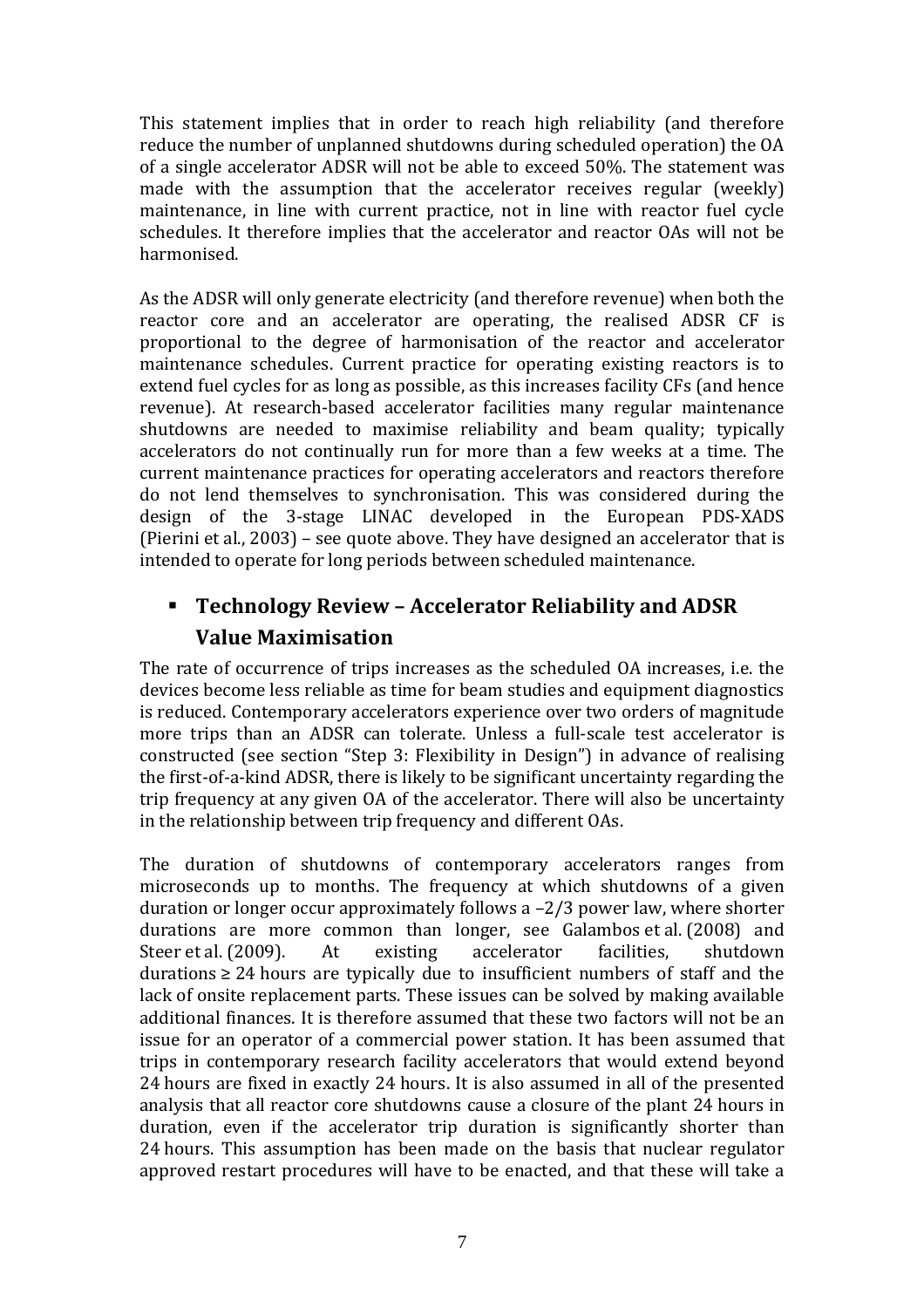considerable number of hours to carry out. If it should turn out that no such procedures are required then the average opportunity cost of an accelerator trip will reduce, allowing for more to be tolerated from an economic perspective.

In liberalised commercial energy markets there will be a financial cost associated with each instance that accelerator trips result in the unplanned shutdown of the ADSR. An assessment of that cost has been made by Steer et al. (2009). The assessment suggests that if an ADSR were to operate in the contemporary UK electricity market, then for each unanticipated 24 hour shutdown an ADSR experiences it will require  $\sim 0.43$  days of successful operation to balance the cost incurred (i.e. excluding capital costs, it only becomes profitable to operate the ADSR if it is successfully operating for greater than 3 of every 10 days of scheduled operation). For *OAreactor* = 85%, this implies that it is not desirable for an ADSR to experience more than 365 days  $\times$  0.85  $\times$  (1 – 3/10)  $\approx$  200 shutdowns per year (each of duration 24 hours), or else it would be more economically attractive to close the plant.

Because the trip rate for a chosen *OAaccel* value and also the relationship between that trip rate and the rate for other values of *OAaccel* are not known, it is not possible to identify explicitly whether the financially optimal method of generating energy from ADSRs is to schedule the facility to run for a large fraction of the year, but with poor reliability, or for a smaller fraction of the year, but with increased reliability. The opportunity cost of each type of down time is not equal; while no revenue is made during planned maintenance, revenue is exceeded by the cost of failing to fulfil contracts during unplanned shutdowns, making it more expensive per unit time. For the topics discussed it is of no consequence which method is more valuable. One can theorise an equivalent device, which is 100% reliable and operates for a fraction of the year ranging from 0% to 85%. In these terms, the uncertainty regarding accelerator reliability can be comprehensively described by an effective *OAaccel* (where the *effective* OA assumes 100% reliability during scheduled operation). Assuming all other systems (e.g. beam target, heat exchangers, etc.) are 100% reliable, the *effective OAaccel* uncertainty solely dictates plant CF variances, which directly affect the quantity of electricity sales and hence the financial value of the device.

The hypothesis that there is potentially value in operating an ADSR with multiple accelerators, rather than only one is examined. The paper considers an ADSR driven by two accelerators; however, there is no reason why three, four or more cannot be considered. Each additional accelerator incurs an increase in the capital cost of the ADSR and will also increase the running costs of the facility. In exchange for these costs, additional accelerators reduce the reliability demands on the devices. It is therefore expected that there will be less uncertainty regarding the levelised cost of an ADSR driven by two accelerators, while also the net effect may be to improve their profit/loss margin.

The presented analysis has been performed using the assumption that an ADSR operator expects that the  $n<sup>th</sup>$ -of-a-kind reactor should be able to sell electricity profitably with only one accelerator, but that for the first-of-a-kind ADSR a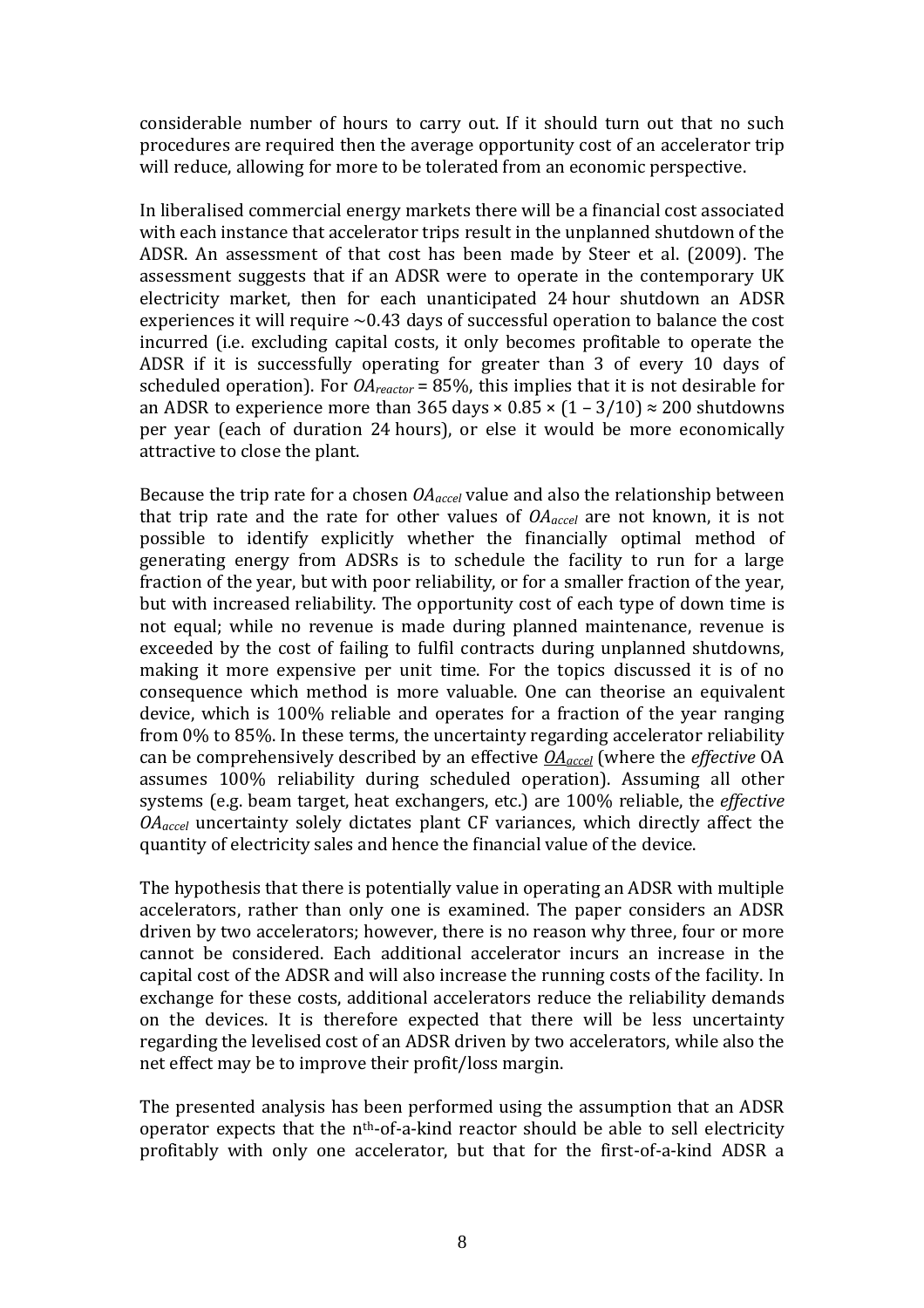second accelerator may be required in order to limit the risks associated with testing the new technology.

In Appendix A potential modes of operation for driving a nuclear core with two accelerators are described. An economic evaluation of the ADSR value is not sensitive to which mode of operation is selected: it is a technical decision. Of concern to the economic analysis is that it is (conservatively) expected that both accelerators will be consuming power at all times of scheduled operation, and also that the reactor core will only suffer an unplanned shutdown at times when both accelerators trip in coincidence for an overlap period of at least 1 second in duration. As it is considered that both accelerators are consuming power at all times during scheduled operation, in the presented analysis a two accelerator ADSR has less electricity available to sell into the market than a one accelerator ADSR.

Analysis has been performed, identifying the expected frequency of coincident shutdowns of two accelerators over a period of 12 months for *OAaccel* = 85%. It assumes that trips in each accelerator occur completely independently of one another. Each unplanned accelerator shutdown results in a 24 hour shutdown of the ADSR; the maximum possible number of shutdowns is therefore  $365 \times 0.85 = 310$  per year. For the remaining days of the year the reactor is down for scheduled maintenance. The analysis has been performed for a wide range of values of the total number of trips per accelerator per year. The duration of each of the trips is set such that it is in the range 1 second to 24 hours, distributed according to the –2/3 power law described in Steer et al. (2009) and references therein. The result of the analysis is presented in the spectrum in Figure 2.



*Figure 2: Annual number of coincident accelerator trips of duration ≥ 1 second for two accelerators for OAaccel = 85%. Coinciding trips cause a 24 hour shutdown of the ADSR. Inset is the same data for a different range. A single contemporary seasoned accelerator at a research facility is expected to experience ~7500 trips per year, while operating for only OAaccel ≈ 70%.*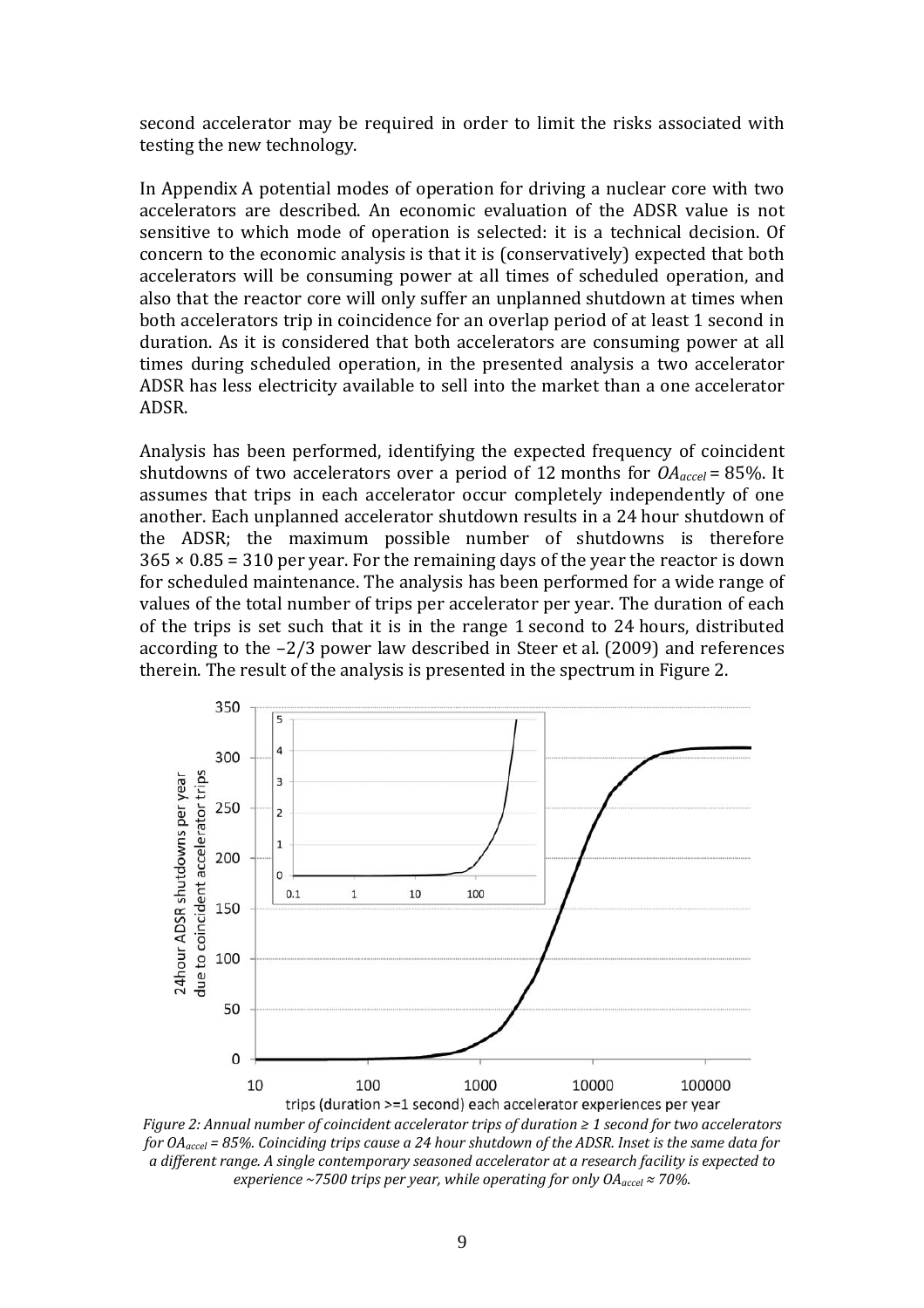The spectrum in Figure 2 indicates that if two accelerator systems with power outputs that meet the requirements of an ADSR, but with contemporary reliability profiles (but operating at *OAaccel* = 85%), were used to drive the nuclear core then it is expected that the reactor would be down due to unplanned shutdowns for approximately 185 days per year of scheduled operation. The spectrum also shows that at the limit where it starts becoming more profitable to sell electricity than not  $\sim$  200 one day in duration shutdowns per year), each accelerator would be experiencing approximately 9000 trips of duration ≥ 1 second per year.

For a reactor driven by one accelerator (given the assumption of shutdowns lasting 24 hours), it is only sensible to discuss accelerators that trip less than  $\sim$  200 times per year, or else the plant will be operating at a marginal loss and it is more financially beneficial not to sell electricity at all. In this reliability regime, a reactor driven by two accelerators experiences an average of less than 1 unplanned shutdown per year, as shown in the inset spectrum in Figure 2. Therefore, for comparisons between one and two accelerator-driven reactors, regardless of the effective *OAaccel* each accelerator can reach, a two accelerator configuration is approximately 100% reliable and can be scheduled to sell electricity for *OAaccel* = 85%. This is reflected in the economic analysis.

#### **Real Options Design Evaluation Under Uncertainty**

A financial model for an ADSR has been developed to investigate the hypothesis that there is potentially value in having two accelerators, rather than one. To examine the hypothesis, the four-step real options process described in Babajide et al. (2009) has been used. In the first stage an economic model is developed to identify a deterministic value for a design (or in this case the two designs, named: "Single" and "Dual", in reference to the number of accelerators that drive the reactor). In the second stage the most significant uncertainties are taken into consideration, and the sensitivity of the designs to these uncertainties is identified. The third stage of the evaluation involves the identification of potentially valuable sources of flexibility in the design and also the relevant design considerations that need to be made in order to enable that flexibility. The flexible design is then compared to the deterministic accelerator configurations in the economic model, including the uncertainty. In the fourth step decision analysis methodology is used to recommend the most valuable deployment strategy between the considered designs.

Two parameters outputted from the economic analysis are used to identify the value of the different designs. These are the Levelised Cost of Electricity (LCOE) measured in units of £ /MWh and the required Capital Expenditure Before First Revenue (CapExBFR). The LCOE is directly comparable with the price of electricity and therefore is a measure of the profitability and competitiveness of the design. The CapEx<sub>BFR</sub> identifies the finance placed at risk during construction.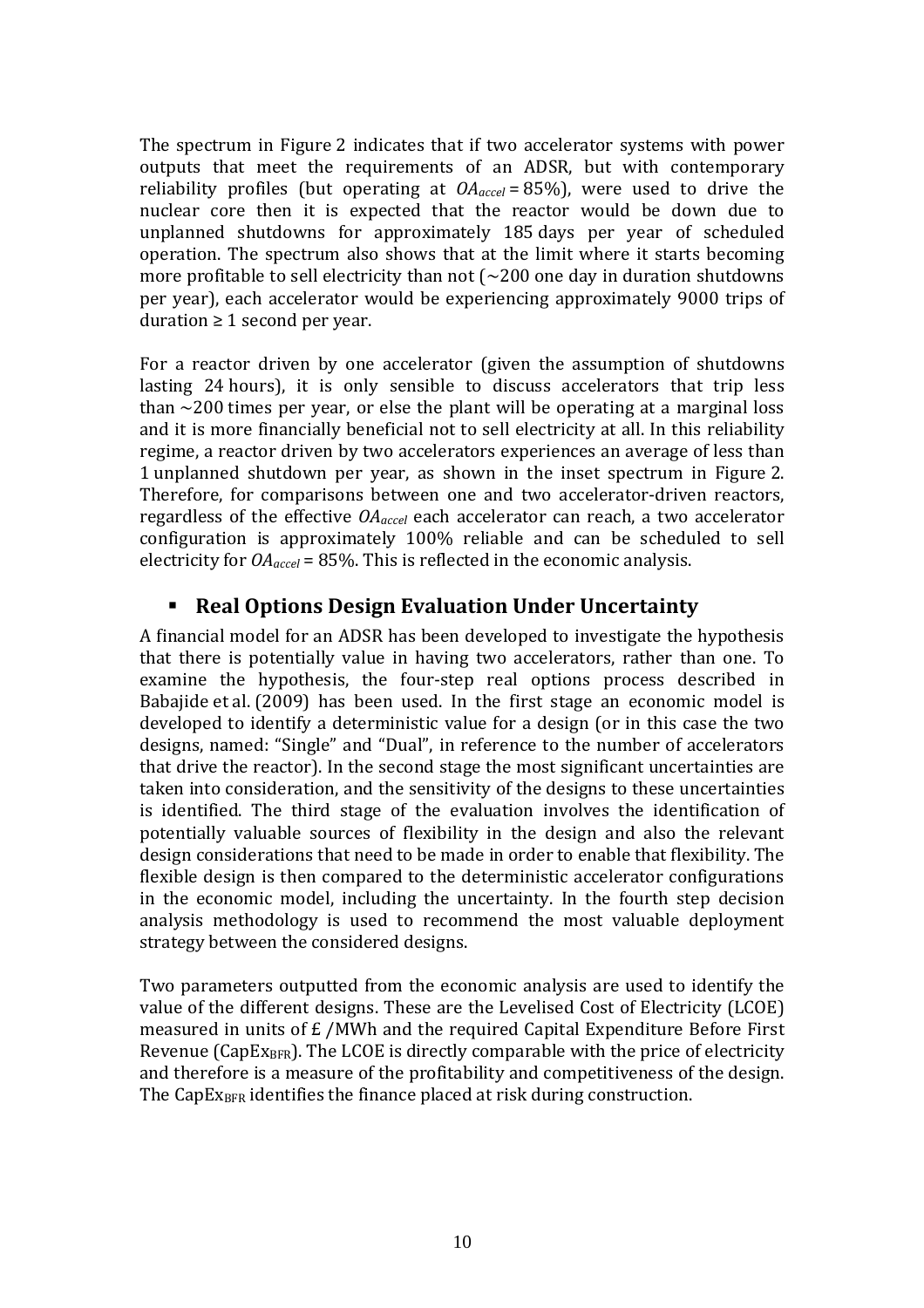## **Step 1: Basic Economic Analysis**

To contextualise the identification of the value of Single and Dual accelerator systems in ADSRs, all costs associated with an ADSR facility have been considered using a top-down approach, from the beginning of the pre-development process until plant closure, including setting aside funds for geological disposal of nuclear waste and decommissioning.

The work by Kennedy (2007) on Generation III nuclear power stations forms the central basis for the cost model. This work has been selected as the values used in the analysis are a compilation of multiple other economic assessments of Generation III nuclear power stations. The capital expenditure for construction is assumed to be distributed through time in the same shape as 0° to 180° of a sine curve; this is in the same manner as in the report: *The Future of Nuclear Power* (MIT, 2003). The interest accumulated on the construction loan (commonly referred to as Interest During Construction (IDC)) is calculated by the method described in the report: *Cost Estimating Guidelines for Generation IV Nuclear Energy Systems* (Generation IV International Forum, 2007). The sum of the predevelopment construction costs and their associated IDC identifies the total  $CapEx_{BFR}$  at the time the plant comes online. The inputs to the ADSR model are given in Table 1. Except where explicitly stated otherwise in the table, inputs are taken directly from the work by Kennedy (2007). All costs are in 2006 money.

| <b>Parameter</b>             | <b>Assumption</b> | Source/Comment                       |
|------------------------------|-------------------|--------------------------------------|
| <b>Declared Net Capacity</b> | 600 MWe           | This is a commonly cited size for a  |
| (DNC) of a single            |                   | demonstrator ADSR. Physics and       |
| accelerator ADSR             |                   | engineering considerations have      |
|                              |                   | driven the decision. The energy      |
|                              |                   | requirement of one accelerator       |
|                              |                   | (20 MWe) is considered to already    |
|                              |                   | be subtracted from the value.        |
| Additional energy            | 20 MWe            | When operating two accelerators,     |
| consumed by second           |                   | the plant DNC is reduced by this     |
| accelerator                  |                   | value. The value is taken from       |
|                              |                   | common quotes for accelerator        |
|                              |                   | energy consumption. This is          |
|                              |                   | considered to be the upper limit for |
|                              |                   | the requirements of an accelerator   |
|                              |                   | and the redundant accelerator may    |
|                              |                   | not require all of this energy, see  |
|                              |                   | Appendix A.                          |
| Pre-development costs        | £250 million      | Pre-development costs (e.g. site     |
|                              |                   | licensing) are assumed to be         |
|                              |                   | insensitive to plant size and type.  |
|                              |                   | Therefore the Kennedy (2007) EPR     |
|                              |                   | cost has been used.                  |

*Table 1: List of parameters used in the financial model. Except where explicitly stated otherwise, the assumptions are taken from (Kennedy, 2007).*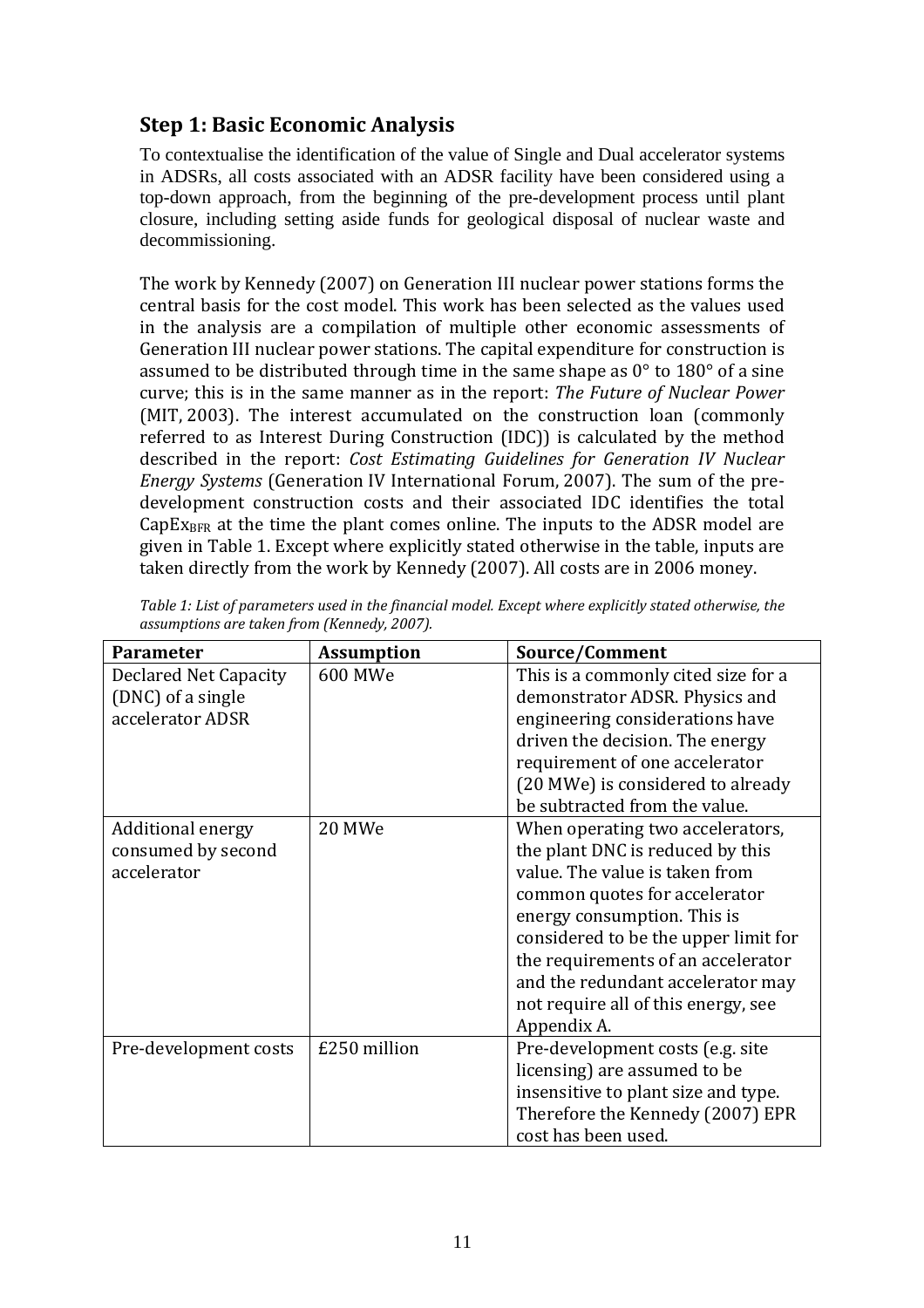| Construction period of  | 6 years                  | In the "flexible" designs, see text,                                    |
|-------------------------|--------------------------|-------------------------------------------------------------------------|
| reactor and any         |                          | construction is (optionally) phased.                                    |
| accelerators            |                          | There is only one construction phase                                    |
| constructed in parallel |                          | for the Single and Dual designs.                                        |
| Construction period for | 2 years to make the      | Construction time has arbitrarily                                       |
| the additional          | decision about           | been halved to account for:                                             |
| accelerator in the      | whether to build it $+3$ | foundations having been laid; the                                       |
| "Expandable" design,    | years construction       | cryogenics facility only needing                                        |
| see text                | time following the       | expanding and workers having had                                        |
|                         | decision                 | experience of constructing the first                                    |
|                         |                          | accelerator. This parameter is only                                     |
|                         |                          | used for the "Expandable" design,                                       |
|                         |                          | see text.                                                               |
| Construction cost of    | £1625 /kWe (£975         | Based on Kennedy (2007) "Central"                                       |
| power station           | million) + IDC $(E274)$  | scenario for a first-of-a-kind, but                                     |
| excluding the           | million)                 | increased as described in                                               |
| accelerator proper and  |                          | (NEA, 2000) page 32, using a scale                                      |
| cryogenics facility     |                          | factor of $n = 0.425$ . This is assumed                                 |
|                         |                          | to include the accelerator's civil                                      |
|                         |                          | works, site engineering and indirect                                    |
|                         |                          | costs.                                                                  |
| Construction cost of a  | £290 million             | Estimate from the XADS proposal                                         |
| 1 GeV 10 mA (LINAC)     | + IDC (£82 million)      | (Safa et al., 2002) with a linear cost                                  |
| accelerator and         |                          | escalation of the "high-energy                                          |
| cryogenics facility     |                          | section" (excluding the cryogenics                                      |
|                         |                          | facility) to increase the 600 MeV                                       |
|                         |                          | beam energy to 1 GeV. A $\text{\textsterling}1 = \text{\textsterling}1$ |
|                         |                          | exchange rate was used. Escalating                                      |
|                         |                          | from 2002 to 2006 money and cost                                        |
|                         |                          | savings made by purchasing multiple                                     |
|                         |                          | accelerators have been neglected.                                       |
| Operational lifetime of | 40 years                 |                                                                         |
| reactor                 |                          |                                                                         |
| Operational lifetime of | 40 years                 | Assumed to be equal to the reactor                                      |
| a LINAC                 |                          | lifetime. High-power accelerators do                                    |
|                         |                          | operate for these time scales. For                                      |
|                         |                          | example the Swiss PSI cyclotron is                                      |
|                         |                          | still in operation after 36 years.                                      |
| Operation and           | £7.70 / MWh              |                                                                         |
| Maintenance (O&M)       |                          |                                                                         |
| cost of nuclear reactor |                          |                                                                         |
| 0&M of an accelerator   | £34 million per          | Based on reported annual running                                        |
|                         | annum for a single       | costs of the Spallation Neutron                                         |
|                         | accelerator, a £17       | Source at Oak Ridge National                                            |
|                         | million per year         | Laboratory (Hickey, 2009) and the                                       |
|                         | increase for running     | European Synchrotron Radiation                                          |
|                         | two.                     | Facility (ESRF, 2007; ESRF, 2008).                                      |
|                         |                          | Operating two accelerators in                                           |
|                         |                          | parallel assumes a 25% benefit of                                       |
|                         |                          | economies of scale.                                                     |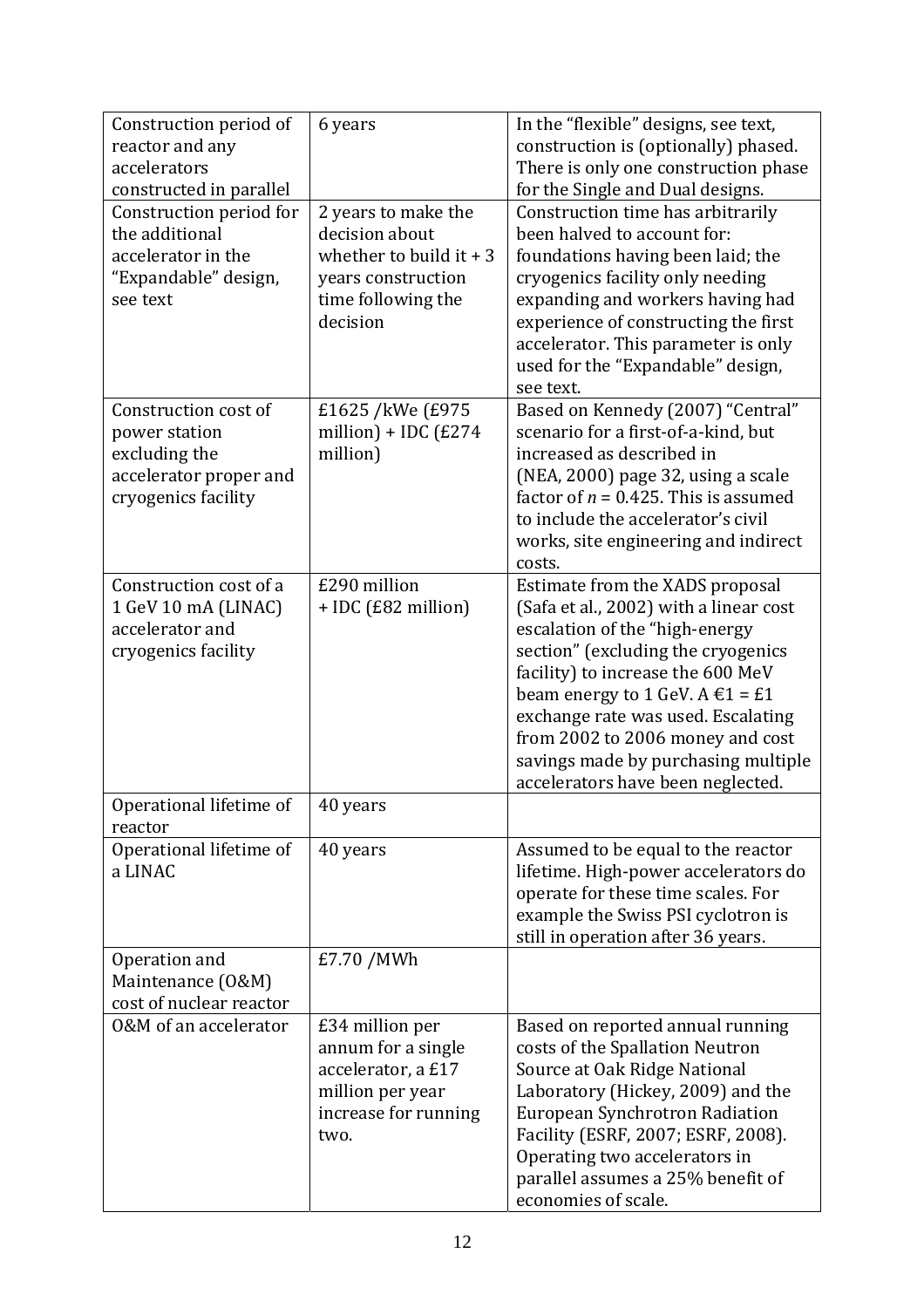| OA of nuclear reactor                                               | 80% rising to 85%<br>after the first 5 years                                                                                                    |                                                                                                                                                                                                                                                                                                                                                                                                                                            |
|---------------------------------------------------------------------|-------------------------------------------------------------------------------------------------------------------------------------------------|--------------------------------------------------------------------------------------------------------------------------------------------------------------------------------------------------------------------------------------------------------------------------------------------------------------------------------------------------------------------------------------------------------------------------------------------|
| OA of a linear<br>accelerator                                       | $\leq$ 85%. The first 5<br>years of operation are<br>5% lower than the<br>subsequent years.                                                     | When operating with only one<br>accelerator this parameter is treated<br>as an uncertain variable. No benefit<br>is gained if it exceeds the maximum<br>core 0A (85%).                                                                                                                                                                                                                                                                     |
| Fuel supply cost<br>(thorium fuel)                                  | £1.1 /MWh                                                                                                                                       | Thorium does not require<br>enrichment. A fast thorium reactor<br>burns nuclear fuel more efficiently<br>than a thermal uranium reactor. The<br>Kennedy (2007) cost of uranium fuel<br>has been modified to exclude<br>enrichment costs (50%) and reduce<br>the quantity of ore mined by a factor<br>of 8 (Bryan, 2009). Mining costs per<br>kilogram are assumed to be equal.                                                             |
| Combined radioactive<br>waste disposal and<br>decommissioning costs | £9 million per annum,<br>savings grow at a real<br>rate of 2.5% annually.<br>This is a total of £583<br>million after 40 years<br>of operation. | The Kennedy (2007) EPR geological<br>disposal cost is the same<br>(£276 million at closure) and the<br>decommissioning cost is modified to<br>£513 million / GW. This is a simple<br>linear extrapolation to 600 MWe of<br>the vendor cost quotes for<br>1600 MWe EPRs and 1200 MWe<br>AP1000s. Fund payments are made<br>at a fixed rate and therefore do not<br>vary with sensitivity analysis on the<br>effective OA <sub>accel</sub> . |
| Contractual cost of<br>unplanned shutdowns                          | £270,000 (mean loss<br>made per 24 hour<br>ADSR shutdown)                                                                                       | Taken from the analysis performed<br>in (Steer et al., 2009) for the mean<br>cost of a single 24 hour unplanned<br>shutdown, using the contemporary<br>electricity price.                                                                                                                                                                                                                                                                  |
| Cost of capital                                                     | 10%                                                                                                                                             | Post tax real weighted average cost<br>of capital                                                                                                                                                                                                                                                                                                                                                                                          |

For a Single accelerator ADSR and for two different *effective* OA values (85% and 50%) of the accelerator a breakdown of the LCOE has been calculated, highlighting the expected cost structure of an ADSR. The LCOE is also given for the Dual accelerator ADSR. In the regime of reliability that allows one to consider a Single accelerator design at any *OAaccel*, the Dual accelerator configuration is always most beneficially operated at *OAaccel* = 85%. The cost breakdown is given in the stacked histograms in Figure 3.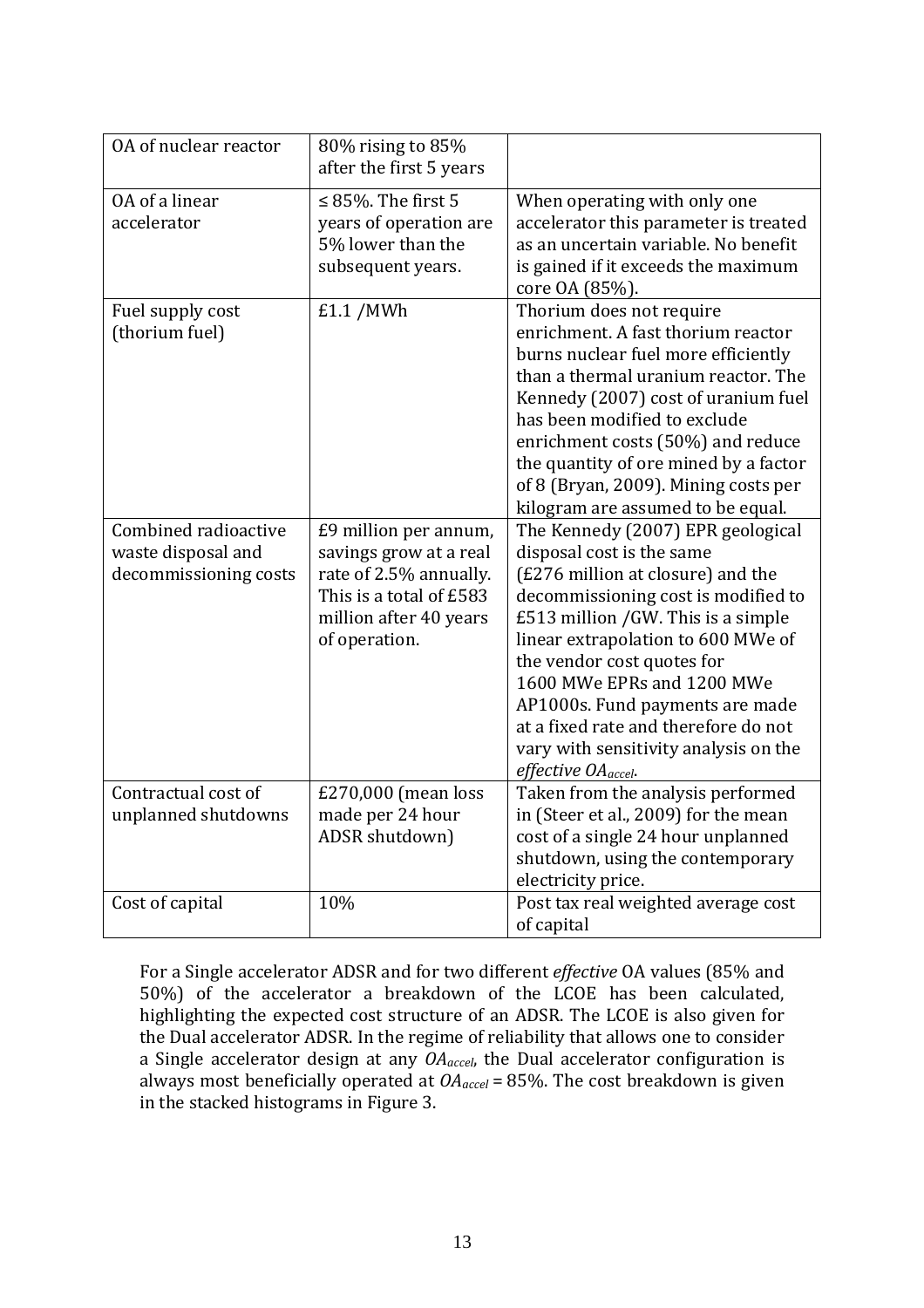

*Figure 3: LCOE breakdown for the Single design at two different accelerator effective OA values and the Dual design, in the reliability regime where the Single design can be considered. In the figure "funds" refers to the money set aside for the combined geological disposal and decommissioning; and O&M stands for Operation and Maintenance.* 

#### **Step 2: Uncertainty**

 $\overline{a}$ 

Development is taking place in improving accelerator reliability (Teng, 2001; Pierini et al., 2003; Burgazzi and Pierini, 2007; Pierini, 2007). It is, however possible that a realised first-of-a-kind ADSR will not meet its OA expectations. *OA<sub>accel</sub>* is therefore treated as an uncertain variable in the economic model. By assuming that the reactor core and accelerator operate perfectly harmonious maintenance schedules, the LCOE per MWh for a Single accelerator ADSR has been plotted as a function of its *effective OAaccel*, see Figure 4. As described above, it is always most profitable to operate a Dual accelerator ADSR at *OAaccel* = 85%. Its LCOE is therefore a constant in the presented analysis. The maximum OA value calculated is *OAaccel* = 90%; this exceeds the maximum OA of the reactor, *OAreactor*, which has been fixed at a value of *OAreactor* = 85%.

As the *effective* OA of the accelerator reduces, the LCOE rises rapidly for the Single accelerator design. The lowest LCOE in the sensitivity analysis is for the Single accelerator design at  $OA_{accel} \geq 85\%$ , and is equal to £58.59 /MWh. This is significantly larger than the contemporary price of wholesale electricity<sup>y</sup>. Even considering the potential for an increase in the future price of electricity, the presented analysis suggests that the first-of-a-kind ADSR might be a loss leader.

The spectrum in Figure 4 shows that the LCOE of a Single accelerator ADSR is sensitive to the *effective* OA achieved by the accelerator technology. For the plotted range the LCOE is roughly inversely proportional to *effective OAaccel*: halving *effective OAaccel* roughly doubles the LCOE. For Dual accelerators the LCOE is constant over the full *effective* OA range. The LCOE for the Dual accelerator configuration will measurably begin to escalate when the number of unplanned trips per accelerator reaches hundreds or more per year. (For context, in Figure 4 the Single accelerator ADSR at an *effective OAaccel* = 40% at maximum corresponds to a failure rate of  $\sim$  95 trips per year.)

v In 2009 the mean UK market index price of electricity was £34.08 /MWh (this value has been adjusted to 2006 money using the consumer price index).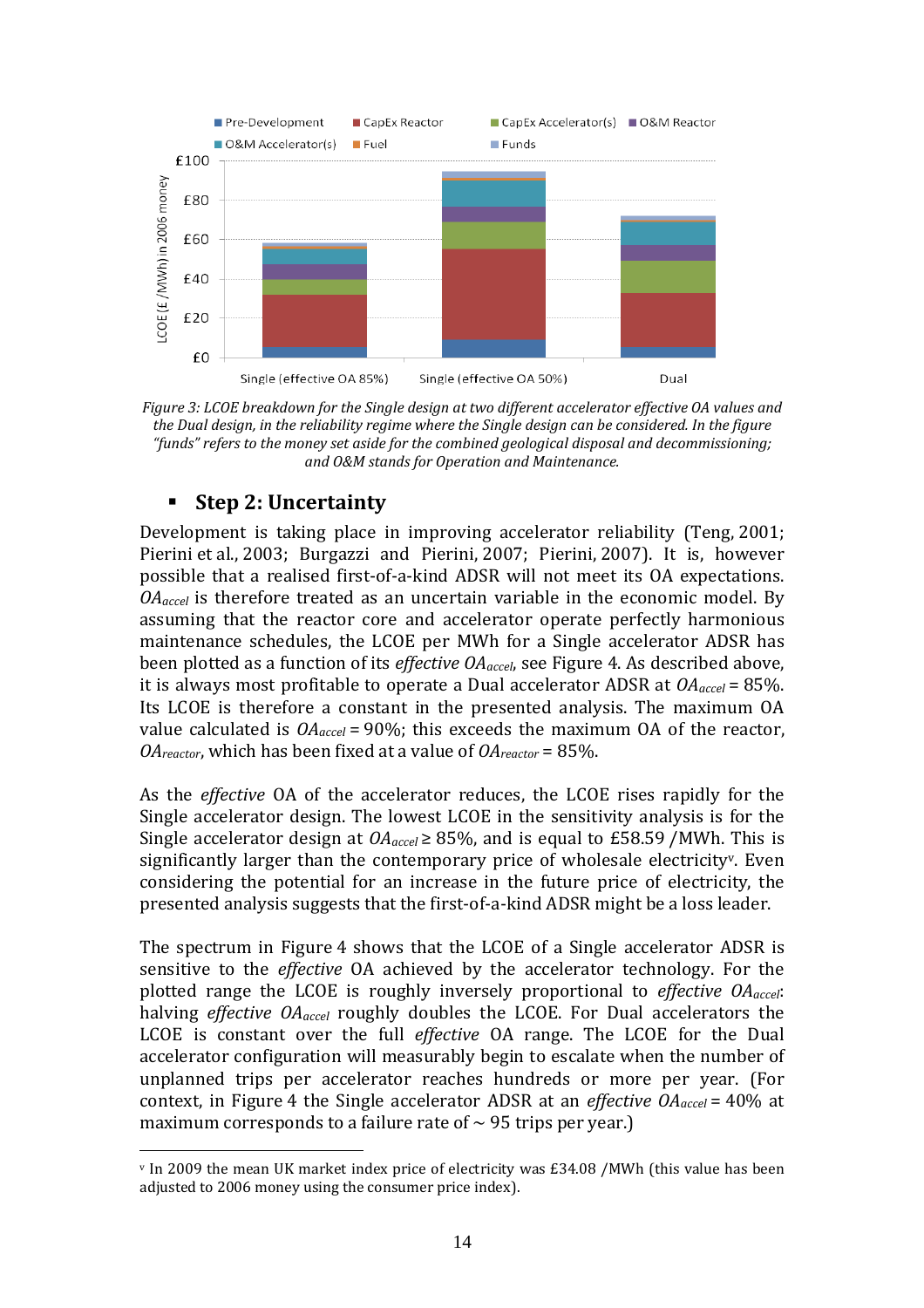

*Figure 4: Levelised Cost of Electricity Production per MWh of electricity sold for a first-of-a-kind ADSR which has either a Single or Dual accelerator(s). Costs are in 2006 money.* 

The sensitivity analysis clearly shows that the outcome of the uncertainty regarding accelerator trip frequency for an ADSR will determine whether ADSRs are financially more valuable through one accelerator being constructed or through two. The capital expenditure commitment required by Single or Dual accelerator ADSRs is not captured by the LCOE analysis. A Dual accelerator ADSR requires a larger initial  $CapEx_{BFR}$  (£2,493 million) than the Single (£2,121 million). The results presented in Figure 3 do not highlight all possible risks from other aspects of the realisation of an ADSR (construction delays, materials cost escalation, poor reliability of other key systems such as the beam target and/or window, skilled staff shortages, etc.). Although the Dual accelerator design reduces the technology demands on the accelerator system, it increases the financial exposure to risks from other aspects of the ADSR design by increasing the capital committed to the project.

#### **Step 3: Flexibility in Design**

It has been demonstrated that when constructing two accelerators rather than one, the operator hedges against the risk of numerous accelerator trips, but the Dual accelerator design is less valuable than the Single if *effective OAaccel* exceeds  $\sim$  67%. The operator must also consider whether the increased certainty regarding the LCOE is worth the increased Cap $Ex_{BFR}$ , which is subject to risks in construction and operation that are not considered in the presented work.

To try to capture the best aspects of both the Single and Dual accelerator configurations, a real options strategic decision making approach to building a *flexible* first-of-a-kind ADSR is considered; it has identified two more designs. This method of evaluation has previously proven to be successful in identifying the true potential value of projects as uncertainties are resolved. Real options enable this by allowing design-changing decisions to be made during the project (Myers, 1977; Dixit and Pindyck, 1994; Trigeorgis, 1996).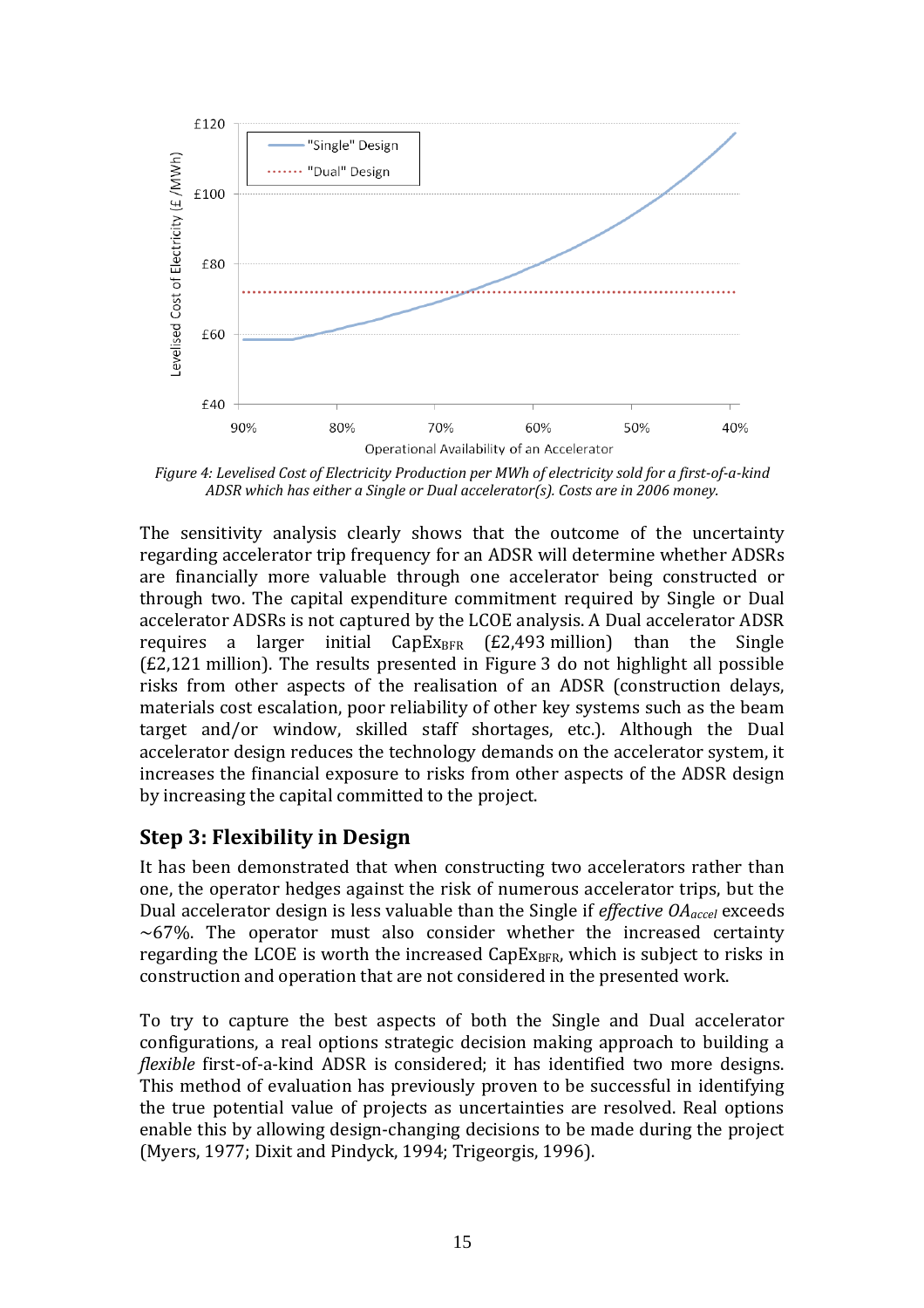Typical discounted cash flow analysis assumes a full commitment to a project; it does not dynamically adjust decisions during the project (Dixit and Pindyck, 1994; Trigeorgis, 1996). By valuing a project through assuming that all decisions are made irreversibly at its beginning and not allowing for changes to be made as uncertainties are reduced, its maximum value may not be returned. With the Single and Dual accelerator systems in mind, one flexible design (named "Expandable") is considered by hypothesising that the ADSR operator initially constructs only one accelerator, but plans for the possibility of needing the second. By planning from the outset that a second accelerator might be constructed later, the cost of building the second accelerator, and thus switching design types from a Single to Dual accelerators, can be kept low (Silver and de Weck, 2007). For example, accelerator construction work that would require the ADSR to temporarily close and stop selling electricity in order to be carried out should be completed during the initial construction of the plant.

This Expandable design will incur  $CapExp_{R}$  costs ensuring the site is suitable and configuring infrastructure such that it can easily accommodate an additional accelerator *if* it is desired. In Table 2 factors expected to be important in enabling the option to build a second accelerator are detailed. Cost predictions are only given for the factors that are expected to be financially significant. For calculations of the flexible design, the costs in Table 2 are paid for during the initial construction of the plant. If the second accelerator is constructed later, the model determines the cost of that accelerator to be the same as the cost identified in Table 1 subtracted by the costs already paid as given in Table 2. The cost of capital for building the second accelerator is assumed to be a real rate of 10%; this is the same as for the initial plant construction.

| <b>Factor</b>              | <b>Assumption</b>                  | Source/Comment                                                                                                                                                                                                                                                                                                                            |
|----------------------------|------------------------------------|-------------------------------------------------------------------------------------------------------------------------------------------------------------------------------------------------------------------------------------------------------------------------------------------------------------------------------------------|
| Digging the second         | £35,000 / metre,                   | Cost per metre from reference                                                                                                                                                                                                                                                                                                             |
| accelerator tunnel         | 400 metres long<br>$(E15$ million) | (Ruggiero, 1997) assuming equivalent<br>purchasing power parity and therefore<br>an exchange rate of $$1 = £1$ and<br>neglecting to escalate to 2006 money;<br>value then divided by 2 to account for<br>only carrying out essential work on the<br>tunnel. Accelerator length calculated by<br>extrapolating from (Giraud et al., 2004). |
| Enabling later expansion   | £5 million                         | This is one quarter of the total cost of the                                                                                                                                                                                                                                                                                              |
| of the cryogenics facility |                                    | cryogenics facility (Safa et al., 2002).                                                                                                                                                                                                                                                                                                  |
| Increased site size        |                                    | The geographical site for the reactor<br>must be able to accommodate two<br>accelerators.                                                                                                                                                                                                                                                 |
| Planning site utilities    |                                    | Ensure that there will not be any<br>difficulties in later connecting the second<br>accelerator to existing site utilities.                                                                                                                                                                                                               |

*Table 2: Factors that will require attention during the initial construction of an ADSR, to ensure cost minimisation should a second accelerator be constructed during the ADSRs operation.*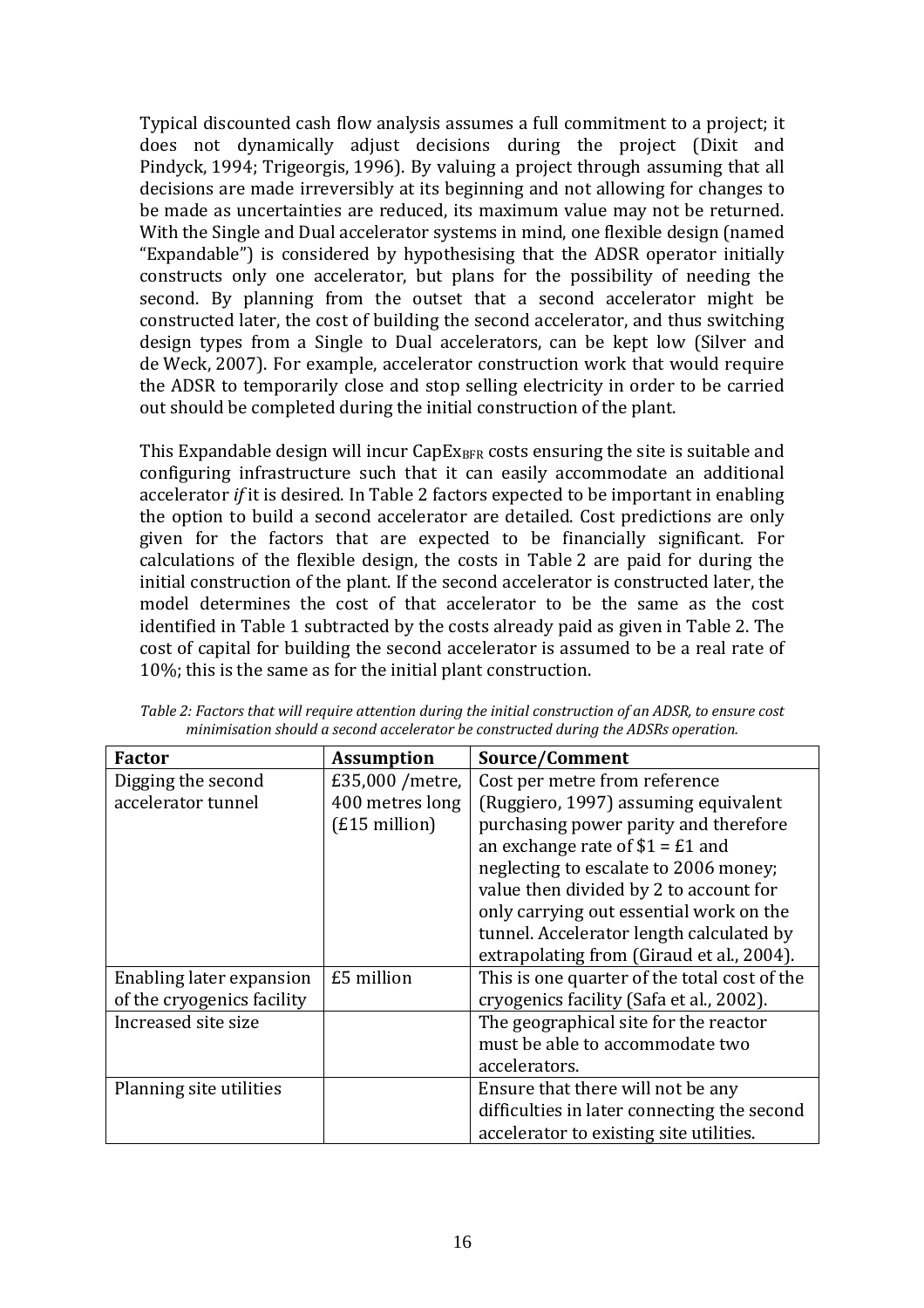A second flexible design (named "Accelerator Test") is considered. In this design an accelerator is constructed (over 6 years) and then tested (for 2 years), based on the outcome of that testing the operator then decides whether to construct: a reactor; a reactor and a second accelerator; or nothing, thus abandoning the project. This design keeps the capital required to gain an understanding of accelerator reliability low ( $E442$  million). However, the total CapEx<sub>BFR</sub> will be larger than for the inflexible designs as it is £2195 million for going on to construct a reactor or £2540 million for a reactor and a second accelerator.

The LCOE per MWh as a function of *effective* OA for the flexible Expandable and Accelerator Test designs are considered in comparison to the inflexible Single and Dual accelerator(s) designs, as seen in Figure 5. It shows that when comparing the Expandable design to the Single accelerator design, the cost of planning for the construction of a second accelerator has a negligible impact on the LCOE. The Expandable accelerator system is a good compromise between the risky, but potentially valuable, option of a Single accelerator ADSR and the more reliable Dual accelerator option, for which the most financially beneficial possible outcome LCOE is less good than the best arising from the Single accelerator design. The Accelerator Test design has a comparatively poor LCOE for all circumstances.

The sensitivity analysis in Figure 5 suggests that if an Expandable ADSR were constructed, in instances where *OAaccel* < 68% it becomes beneficial to build the second accelerator. Because financial discounting places more weight on revenue which is made sooner in a project rather than later, should the Expandable ADSR design have its second accelerator constructed, it can still have a considerably higher LCOE than the Dual design. This is due to the second accelerator not being available during the first five years of operation. Assuming the project is not abandoned, in the Accelerator Test design the second accelerator should be constructed along with the reactor when *OAaccel* < 74%.



*Figure 5: Levelised Cost of Electricity Production per MWh of electricity sold for two different flexible first-of-a-kind ADSRs compared to inflexible designs of one or two accelerator systems. Costs are in 2006 money.*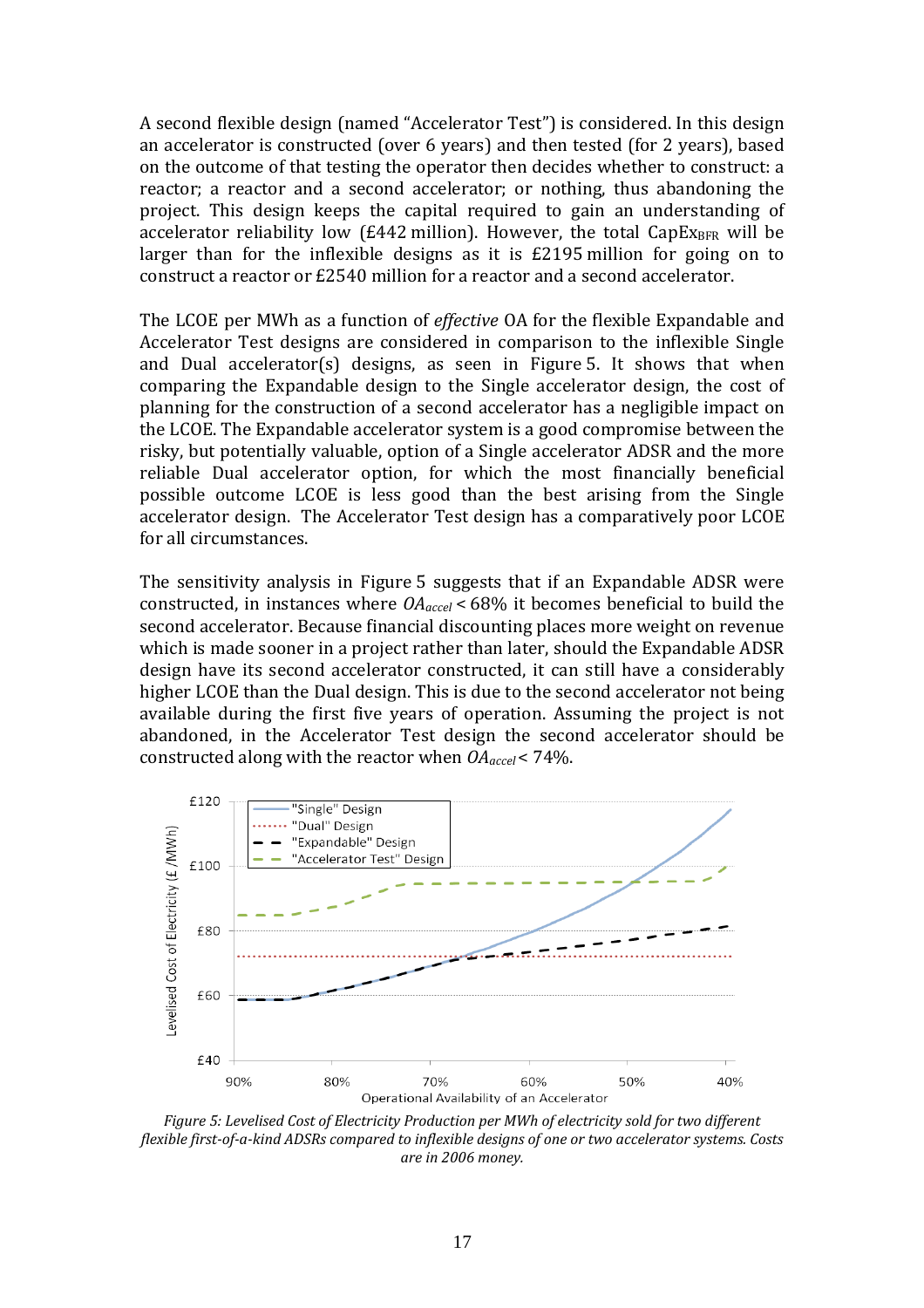#### **Step 4: Selecting a Design**

The sensitivity analyses showing the correlation between LCOE and the effective OA indicate which design has the lowest LCOE for a given accelerator performance. The challenge to a company planning on operating the first-of-akind ADSR is that it will not know the effective OA until after an accelerator has been constructed and operated for a number of years. To aid the managerial choice of which design to use, decision tree analysis is suggested. The decision tree approach assigns probabilities for the likelihood of occurrence of defined scenarios. From this information the expected value of the different designs is extracted, while remaining quickly tractable. Presently, three example scenarios have been hypothesised to demonstrate the decision tree approach. These scenarios indicate three different standards the accelerator technology might reach once realised (Optimistic, Central and Pessimistic). The scenarios are outlined in Table 3.

Before acquiring the site of the future plant a company must commit either to the Single, Dual, Expandable or Accelerator Test design. In the decision tree methodology the operator assigns probabilities of occurrence to the scenarios outlined in Table 3 (or to scenarios of its own choosing). In this example these probabilities are assigned to be:  $\rho_0$ ,  $\rho_c$  and  $\rho_p$  for the Optimistic, Central and Pessimistic scenarios, respectively. These probabilities and the LCOE for each OA outcome enable the expected LCOE of each design approach to be calculated.

| <b>Reliability Scenario</b> | <b>Details</b>                                              |
|-----------------------------|-------------------------------------------------------------|
| Optimistic                  | The effective OA of an accelerator can match the            |
|                             | reactor 0A (85%). The system is $\sim$ 100% reliable.       |
| Central                     | Accelerator reliability is greatly improved                 |
|                             | compared to contemporary systems, but the                   |
|                             | effective OA is only 70%, which results in the plant        |
|                             | capacity factor being slightly lower than other             |
|                             | forms of nuclear power station.                             |
| Pessimistic                 | Reliability is poor. It may never be possible to            |
|                             | construct accelerators reliable enough for ADSRs to         |
|                             | return a profit. The <i>effective</i> OA of the accelerator |
|                             | system is 50%.                                              |

*Table 3: Three possible outcomes for the effective OA of a realised Single accelerator ADSR.* 

The branches of the decision tree in Figure 6 correspond to the combinations of technology scenarios (Optimistic, Central and Pessimistic) and design decisions (Single, Dual, Expandable and Accelerator Test). If one of the flexible designs is chosen then there are additional branches as a second decision must be made. In the case of the Dual accelerator design, the technology scenario does not impact on the LCOE, and so only one branch has been included. Because the LCOE is the metric of choice in this decision tree and not net profit/loss, project abandonment options have not been considered.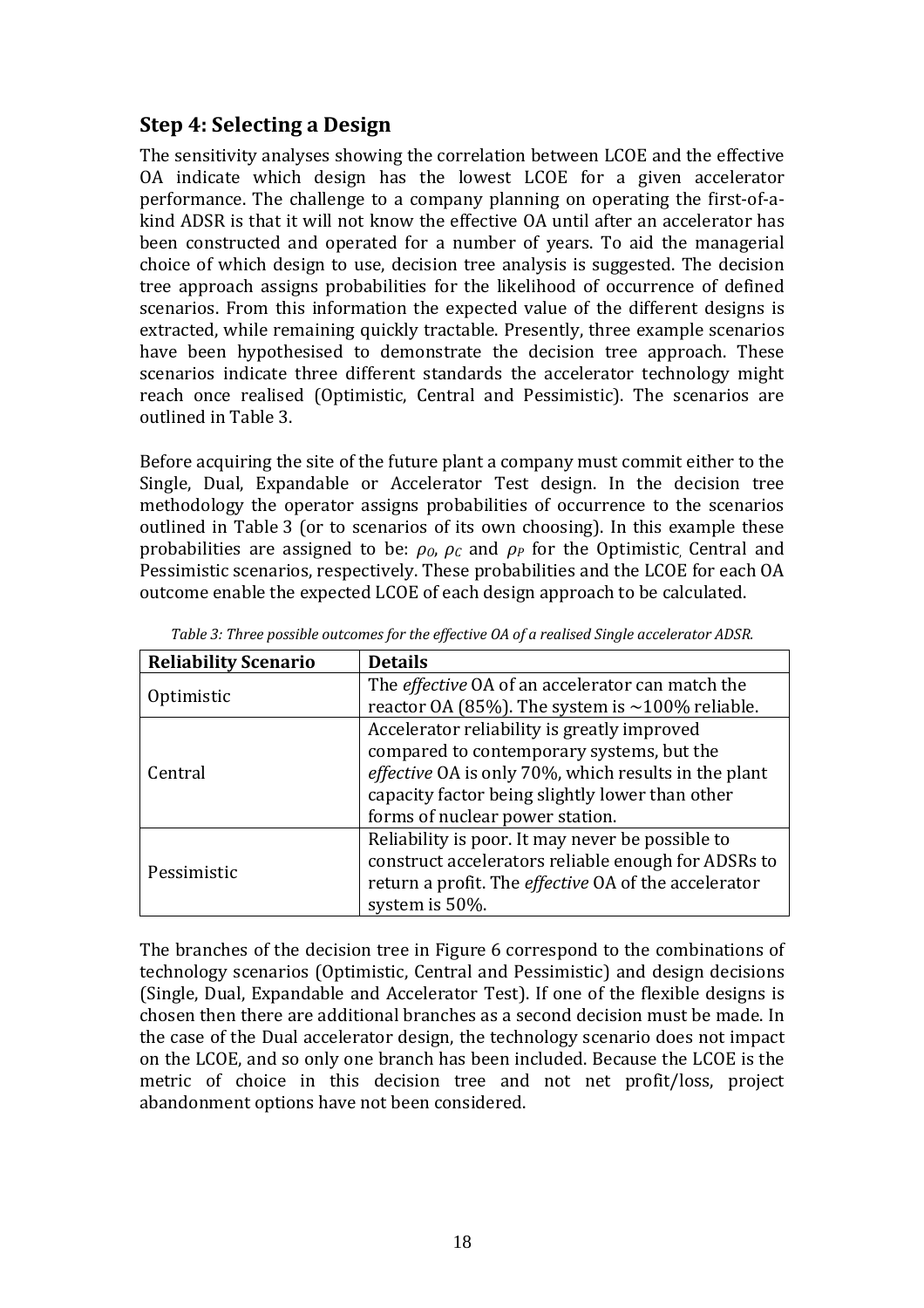

*Figure 6: Decision tree for strategic decision making. The inflexible and flexible designs are considered. Three technology scenarios are presented as example outcomes (Optimistic, Central and Pessimistic). The LCOE per MWh (in 2006 money) for each design choice and realisation of the OA is indicated. Decision points are indicated with squares and uncertainty is resolved following chance nodes, which are the circles. Double slashes indicate a decision that it is not beneficial to follow.* 

The expected LCOE of each design is used to aid the decision of which to build. The expected value is determined by considering the value of each branch and its probabilistic likelihood of occurrence. For example, if  $\rho_0$ ,  $\rho_c$  and  $\rho_p$  indicate the likelihood of realising each technology scenario and *LCOE<sub>0</sub>*, *LCOE<sub>C</sub>* and *LCOE<sub>P</sub>* are the LCOE of the Optimistic, Central and Pessimistic scenarios, respectively, then the expected value of the Single accelerator configuration (*LCOESingle*) is:

$$
\langle LCOE_{Single} \rangle = (\rho_0 \times LCOE_0) + (\rho_C \times LCOE_C) + (\rho_P \times LCOE_P)
$$

The design that returns the lowest expected LCOE will be the most valuable design, on average. The operator must still consider the up- and down-side risks. The accompanying paper by Cardin et al. (2010) gives more detail on this.

#### **Discussion**

From a reference point of a "benchmark" Single accelerator ADSR, adding additional accelerators reduces reliability requirements on each individual accelerator, in exchange there is an additional capital expenditure and an increase in the facility running costs. This analysis has considered 3-stage LINAC accelerators. Their capital cost is large to the point where, if it is anticipated that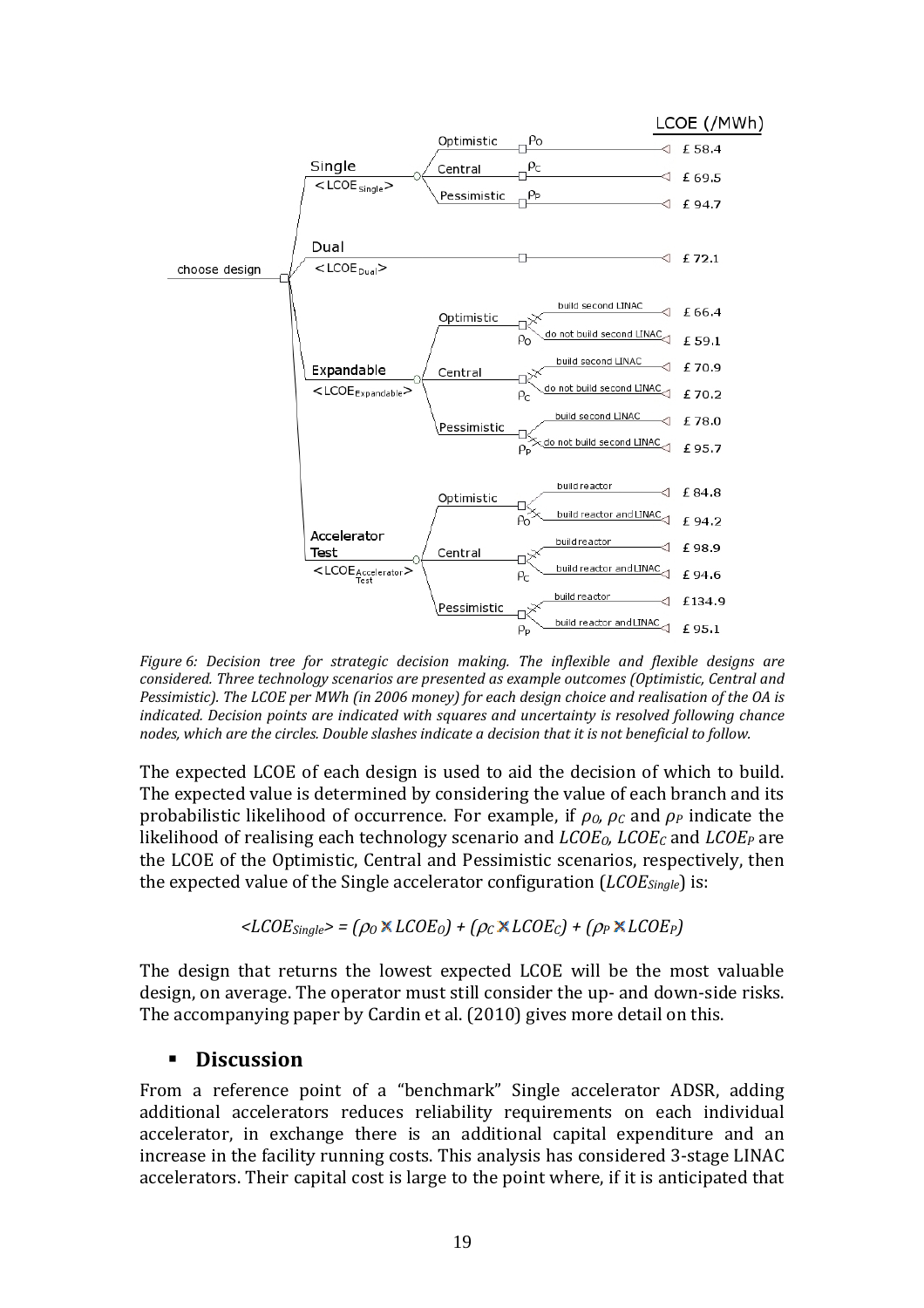the most valuable design for an ADSR is for it to have more than two LINACs, then ADSRs will probably never be competitive in liberalised electricity markets. Other types of accelerators that require less capital will continue to be cost competitive for higher multiplicities of the devices. However, establishing the most valuable design for the ADSR will only be possible by also considering other issues such as: the power provided per accelerator; its reliability; ease of operation; complexity of beam transport; accelerator-induced activation of work areas; and the increasing complexity of reliably switching between which accelerators are providing beam into the core as the number of accelerators and trips per accelerator increase.

From presently available data the relationship between the frequency of accelerator trips as a function of the fraction of the year an accelerator is scheduled to operate is not well defined. The best method of scheduling when the ADSR will sell electricity into the market is therefore unknown. At present, one cannot establish whether it is better to schedule sales for a small fraction of the year, with high reliability or to schedule sales for a large fraction of the year and then pay the cost of a comparatively large number of unplanned shutdowns. Not understanding the relationship also prevents direct comparisons between the performance of Single and Dual accelerator-driven reactors. It has only been possible to draw comparisons in the presented analysis because the Single accelerator ADSR can only feasibly operate at an accelerator trip frequency that is so low that the Dual accelerator ADSR is approximately perfectly reliable for the entire range of considered accelerator reliabilities. This will not necessarily continue to be the case if an analysis is performed between different designs that involve numerous cheaper low-power accelerators.

This analysis has assumed perfect harmonisation of reactor and accelerator maintenance schedules, but contemporary accelerator systems require frequent maintenance in order to ensure high beam quality, while nuclear reactor cores are preferably operated continuously for extended periods of time. If realised accelerators cannot reliably operate for extended periods without a break, for a Single accelerator ADSR it will not be possible to harmonise the accelerator maintenance schedule with the reactor schedule. A Dual accelerator system will be more tolerant of this, as the design permits the use of less reliable accelerators, i.e. it may be more valuable to postpone otherwise scheduled maintenance until the reactor is also scheduled to shut down.

If an ADSR is thorium fuelled there is a possibility that the reactor will achieve a higher OA compared to contemporary uranium thermal reactors. In uranium reactors there are two key factors that limit the fuel cycle, which is typically 18 months (WNA, 2006). One is the depletion of fissile material; the other is the increase in neutron-absorbing fission products. Each of these issues adversely affects the reactor neutron economy, which eventually requires the reactor to shut down for refuelling. Thorium fuel is a breeder of fissile nuclides. A thorium reactor will breed fissile material at a similar rate as it is burned (Carminati et al., 1993). In principle, it is only the build up of fission products that leads to the need to refuel a thorium fuelled reactor. This potentially extends the fuel cycle to many years. It may therefore be possible for a thorium reactor to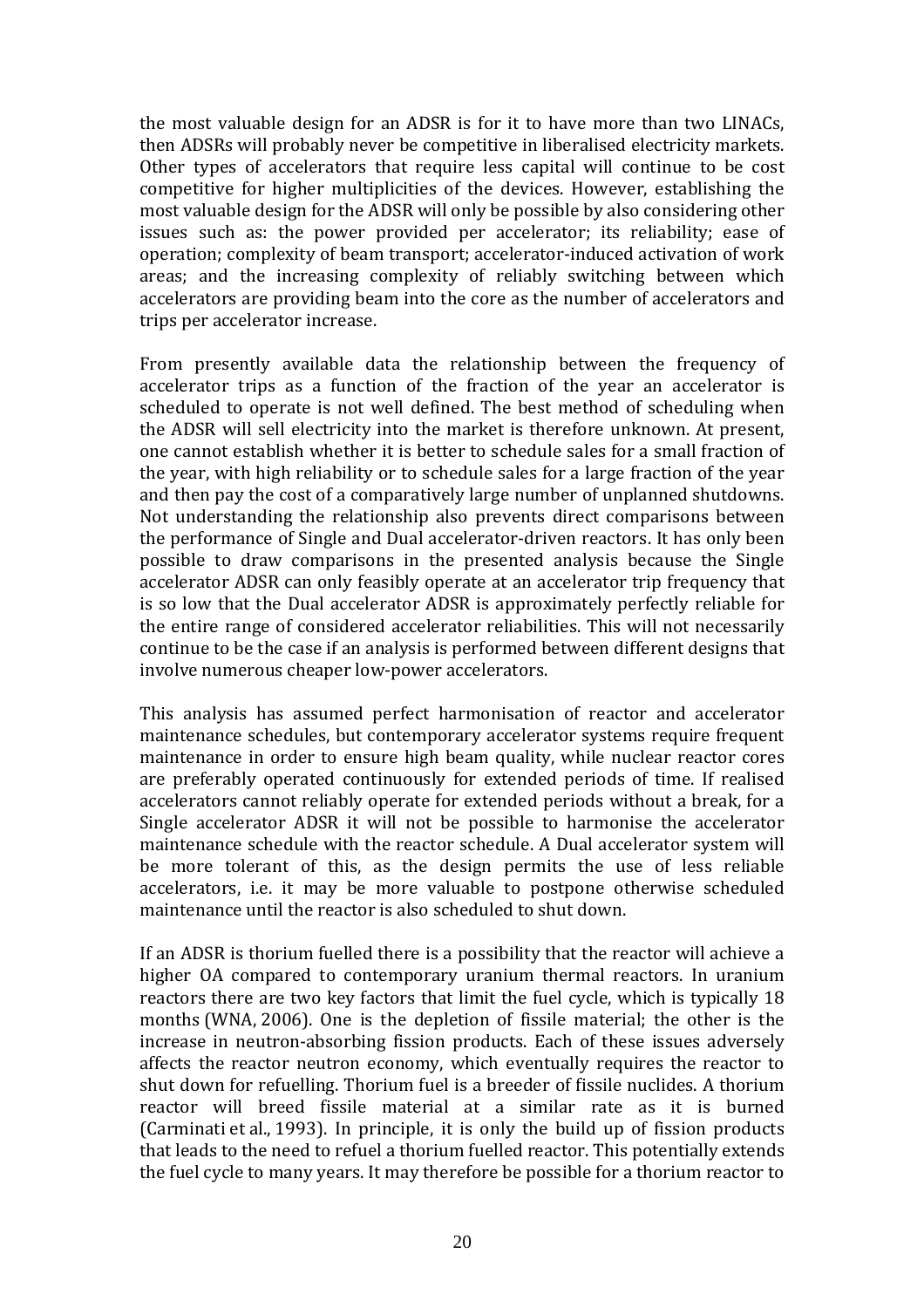reach *OAreactor* = 95%, which would involve its operating continuously for several years between planned shutdowns. The prolonged fuel cycle that one might anticipate from a thorium fuelled ADSR is expected to exacerbate the issues in harmonising maintenance schedules, as discussed in the previous paragraph.

When two accelerators are constructed, rather than one, they result in the same ADSR performance for an accelerator trip rate of many hundreds per year, rather than a few tens. It is therefore possible to reduce significantly the R&D that is required to build an ADSR, by making a Dual accelerator ADSR the goal design rather than the contingency design. Given this, a company may wish to concentrate on dual accelerators and reduce its need for R&D. Analysing the cost of developing improved accelerator reliability and how component cost correspondingly increases or decreases will indicate when it is most valuable to switch from research to plant construction.

It is anticipated that a construction cost saving would be made by simultaneously building two accelerators. The presented analysis has not taken this potential saving into account for the Dual accelerator design (and so one might expect the LCOE of the Dual design to be lower than the presented assessment). The saving is unlikely to be as great if the accelerators are built at different times, as is the case in the Expandable and Accelerator Test designs. Also for these designs a second construction phase is required that will also be subject to construction risks, such as project overrun or material cost escalation.

The key benefit of the Accelerator Test design is that if accelerator performance is determined to be too poor for ADSRs to be profitable a loss of only £442 million will be made by abandoning the project after the initial accelerator test. The loss made could be as much as four times as large for the Single accelerator design. The Dual and Expandable designs, however, are very tolerant of poor accelerator reliability. At closure the Dual design will also have returned a net loss of  $\sim$  £442 million if the electricity price is £10 / MWh lower than its LCOE, unless accelerator performance is extremely poor.

A factor that only received limited attention in the presented analysis is the change in accelerator reliability as a function of time. In contemporary research facility accelerator systems it is typical for the reliability of the accelerator beam to increase from  $\sim$ 70% in the early vears of operation to  $\sim$ 90% for a mature facility (Galambos et al., 2008). The presented analysis has assumed that the *effective OAaccel* increases by 5% after 5 years of operation of the accelerator. Should ADSR accelerator reliability improve with a steep learning curve, then the early years of operation of a Single accelerator ADSR would have a poor *effective OAaccel*. The LCOE would therefore be significantly increased, particularly in consideration of the effects of financial discounting.

A speculative idea for a "reactor park" is suggested aimed at improving the economic case for ADSRs. Aside from the traditional benefits of building multiple reactors at a single geographical site (e.g. sharing site utilities), a reactor park has potential for increasing the value of ADSRs through improved operation. If a single accelerator cannot reach high reliability, it has been shown that an ADSR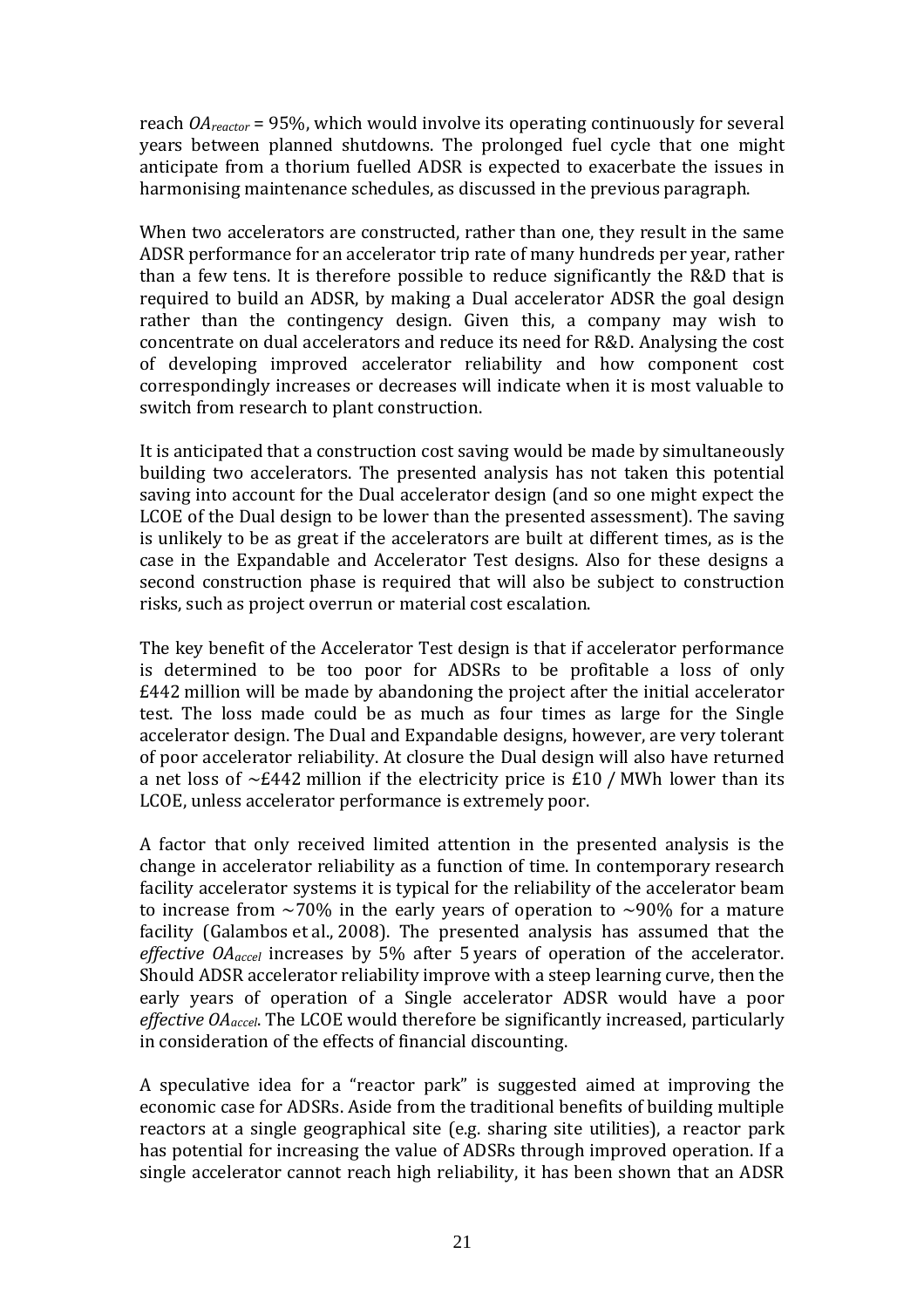has its value increased by building a second accelerator. However, the performance and cost of constructing two accelerators may be excessive. If multiple reactor cores are constructed at a single location then they may be able to share the accelerators between them, achieving optimal benefit through balancing accelerator cost and reliability.

For example, if three reactor cores are to be constructed, then a potentially valuable way of doing this would be to construct them at the same site along with 4 accelerators in a configuration where all of the accelerators can provide their beam to any one of the reactors at any moment through a carefully managed beam transport system, which is able to quickly respond to the failure of an accelerator. Only 3 of the 4 accelerators would need to be working at any given time in order to keep all 3 reactors generating electricity (Appendix B indicates the frequency at which failures in the accelerator network would lead to the shutdown of one of the three reactors). It may be most efficient to first construct only a single reactor and two accelerators, followed by twice building an additional reactor and accelerator in two subsequent phases. If, as discussed above, accelerator reliability is initially poor, but improves significantly over the first few years of operation, then this phasing would efficiently reduce the impact of the period of poor reliability for each new accelerator.

The principle of a reactor park which hosts an integrated network of accelerators also has benefits regarding the management of the maintenance schedules of reactors and accelerators, which are anticipated to be poorly harmonised when considering only a single reactor. Figure 7 shows a concept sketch of such a reactor park, with a suggestion for how to phase its construction.



*Figure 7: Concept diagram for the suggested reactor park with an integrated network of accelerators and reactor cores. The numbers in brackets indicate in which of the three construction phases the reactor or accelerator is constructed. This diagram has been modified from reference (Pierini, 2007).* 

## **Conclusions**

If an ADSR operator were to sell electricity into the contemporary UK electricity market, it would only return a marginal profit if it successfully delivered electricity for more than 3 days in every 10 of its contracts. By assuming that all other systems are 100% reliable and that an accelerator system failure will cause a shutdown 24 hours in duration, it is established that it is not worth scheduling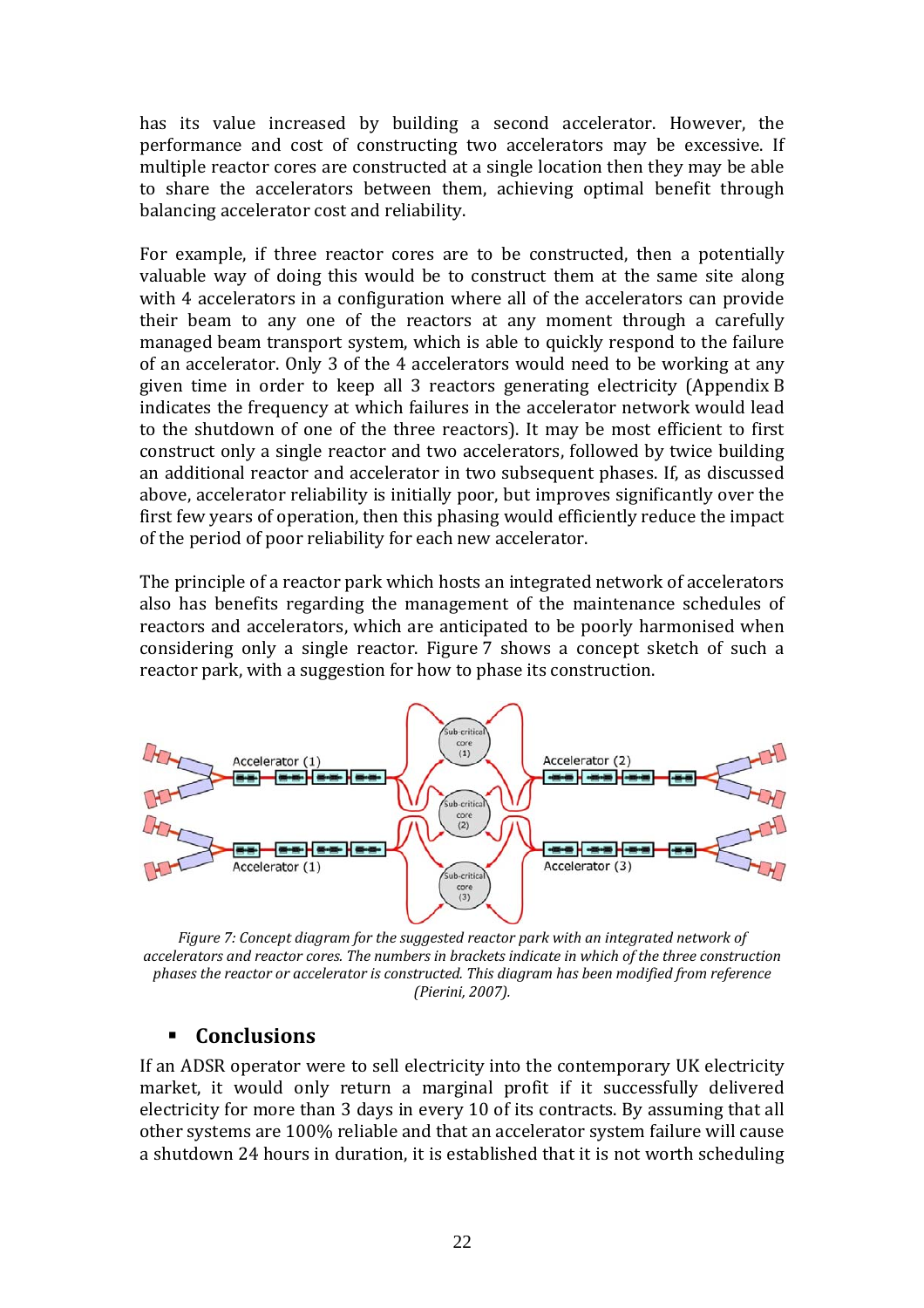to sell any ADSR-produced electricity unless the accelerator fails less than  $\sim$ 200 times per year.

Assuming that the relative frequency of failure durations of future accelerator systems express similar behaviour to that of contemporary ones, it has been demonstrated that an ADSR driven by two accelerators will shut down ≤ 200 times per year with accelerators that individually trip many hundreds to low thousands of times per year. The feasibility of the Dual accelerator design hinges on there being a system in place that enables one accelerator to compensate for the other within a second of it experiencing a fault.

A top-down financial cost-benefit-analysis has been performed for ADSRs. The financial model has been used to examine by how much a second accelerator escalates the cost of generating electricity with an ADSR. Without commenting on the future price of electricity it has been shown that if accelerator performance is poor, Dual accelerator ADSRs do become more valuable than Single accelerator designs. It has also been shown that Dual accelerator ADSRs eliminate nearly all of the investment uncertainty when considering only risks associated with accelerator performance. The downside of this is an increase in CapEx<sub>BFR</sub> of  $\sim$ 17.5%. Once other risk factors are taken into account, such as construction delays, the increase in initial capital at risk might be considered more important than increased reliability during operation.

Real options analysis has identified two more first-of-a-kind ADSR designs. One is an Expandable design, where initially a single accelerator is built and a second is planned for should it be required. The cost of planning to later build a second accelerator is expected to negligibly increase the LCOE if it is not constructed. The Expandable design does not increase significantly the CapEx<sub>BFR</sub>. This design provides the option to improve reliability, should that be required. The most significant trade-off in the presented economic analysis is that reliability can only be improved after 5 years of reactor operation, which significantly increases the LCOE compared to the Dual design in outcomes where accelerator performance is poor. Qualitatively the issue has also been raised that building the accelerators at different points in time, rather than in parallel, may result in missing out on potentially large economies of scale savings.

The second flexible design is the Accelerator Test design. In this case the capital required to test accelerator performance is minimised through only constructing an accelerator at first and then building the reactor (and possibly a second accelerator) later if it is determined to be beneficial to do so. For this design the  $CapEx_{BFR}$  and the LCOE are significantly worse than for all of the other designs in nearly all circumstances. The very high tolerance of poor accelerator reliability of the Dual and Expandable designs means that in effect they can also test accelerator performance for a similar investment cost as for the Accelerator Test design. This is because they (nearly) guarantee successful electricity sales after construction. In addition to testing the accelerator system these designs will also test all other facets of the design of an ADSR.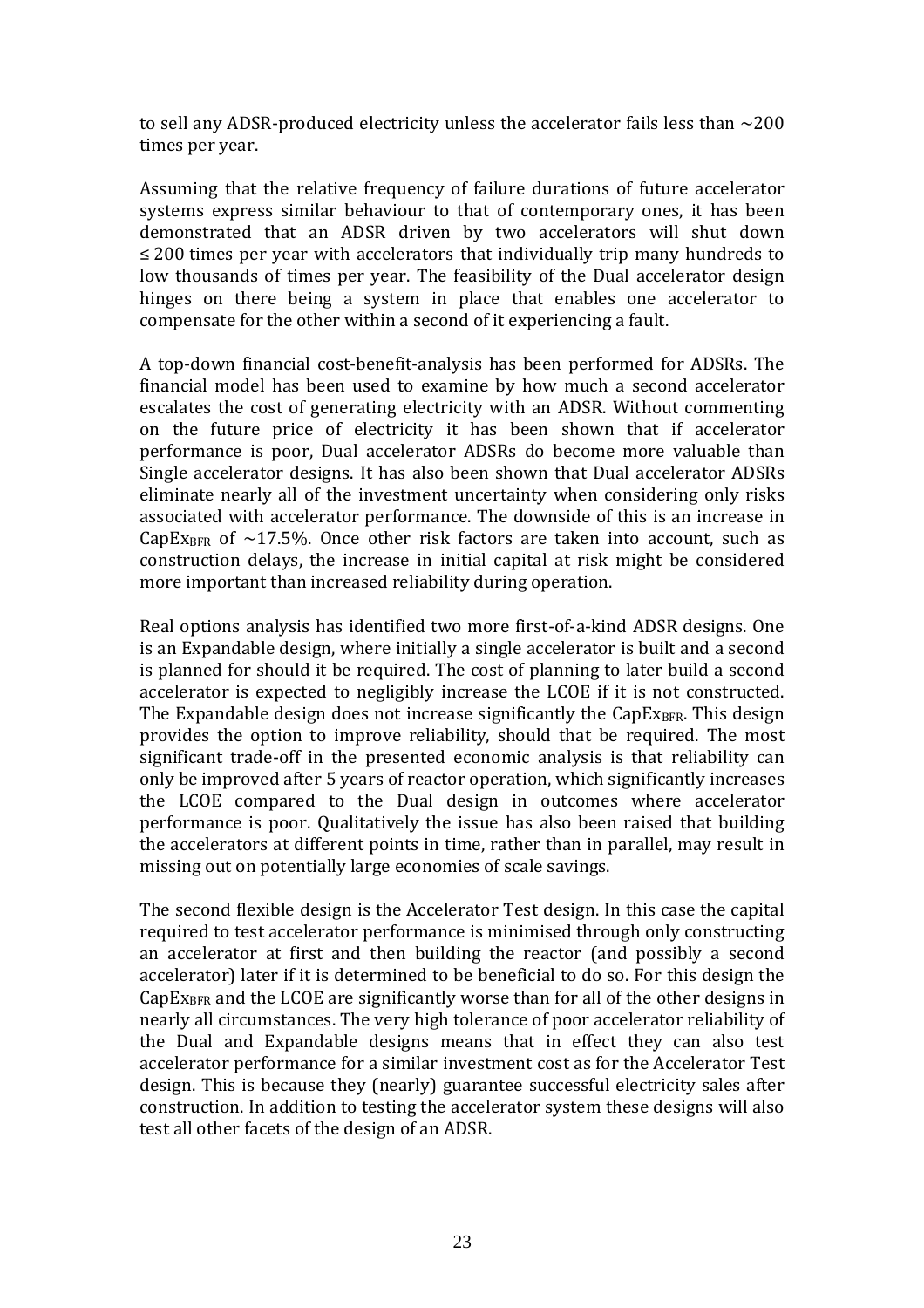The concept of a reactor park has been suggested as a way of improving the economic case for generating electricity from an ADSR. The reactor park is expected to cope with accelerator trips in a more financially efficient way than is possible for a single reactor. Greater flexibility in the construction of accelerators and reactors is anticipated. In a follow-on from this study the real options technique and the decision analysis methodology have been applied with greater scope to the design suggestion of an ADSR reactor park (Cardin et al., 2010).

#### **References**

Bowman, C.D., Arthur, E.D., Lisowski, P.W., Lawrence, G.P., Jensen, R.J., Anderson, J.L., Blind, B., Cappiello, M., Davidson, J.W., England, T.R., Engel, L.N., Haight, R.C., Hughes, H.G., III, Ireland, J.R., Krakowski, R.A., LaBauve, R.J., Letellier, B.C., Perry, R.T., Russell, G.J., Staudhammer, K.P., Versamis, G. and Wilson, W.B., 1992. Nuclear Energy Generation and Waste Transmutation using an Accelerator-Driven Intense Thermal Neutron Source. *Nuclear Instruments and Methods A*. 320 pp.336-367.

Babajide, A., de Neufville, R., Cardin, M.-A., 2009. Integrated Method for Designing Valuable Flexibility in Oil Development Projects, SPE Projects, Facilities & Construction. 4 pp.3-12.

Bryan, A.C., 2009. *Thorium as a Secure Nuclear Fuel Alternative*. Web site title: Journal of Energy Security [internet] (Published 23rd April 2009) Available at: http://ensec.org/index.php?option=com\_content&view=article&id=187:thorium -as-a-secure-nuclear-fuel-alternative&catid=94:0409content&Itemid=342 [Accessed 3rd February 2010]

Burgazzi, L. and Pierini, P., 2007. Reliability Studies of a High-Power Proton Accelerator for Accelerator-Driven System Applications for Nuclear Waste Transmutation. *Reliability Engineering and System Safety.* 92 pp.440-463.

Cardin, M.-A., Steer, S.J., Nuttall, W.J., Parks, G.T., de Neufville, R. and Gonçalves, L.V.N., 2010. Analyzing Deployment Cost of a Commercial Accelerator Driven Subcritical Reactor Park Demonstrator using Real Options Analysis. In preparation for *submission to University of Cambridge Electricity Policy Working Papers* 

Carminati, F., Klapisch, J.P., Revol, J.P., Roche, Ch., Rubbio, J.A., and Rubbia, C., 1993. An Energy Amplifier for Cleaner and Inexhaustible Nuclear Energy Production Driven by a Particle Beam Accelerator. *CERN/AT/93-47* 

University of Chicago, 2004. *The Economic Future of Nuclear Power. A Study Conducted at The University of Chicago.* Chicago, Il, USA: University of Chicago

D'Angelo, A. and Gabrielli, F., 2003. *Benchmark on Beam Interruptions in an Accelerator-Driven System, Final Report on Phase I Calculations*. Nuclear Energy Agency. EU.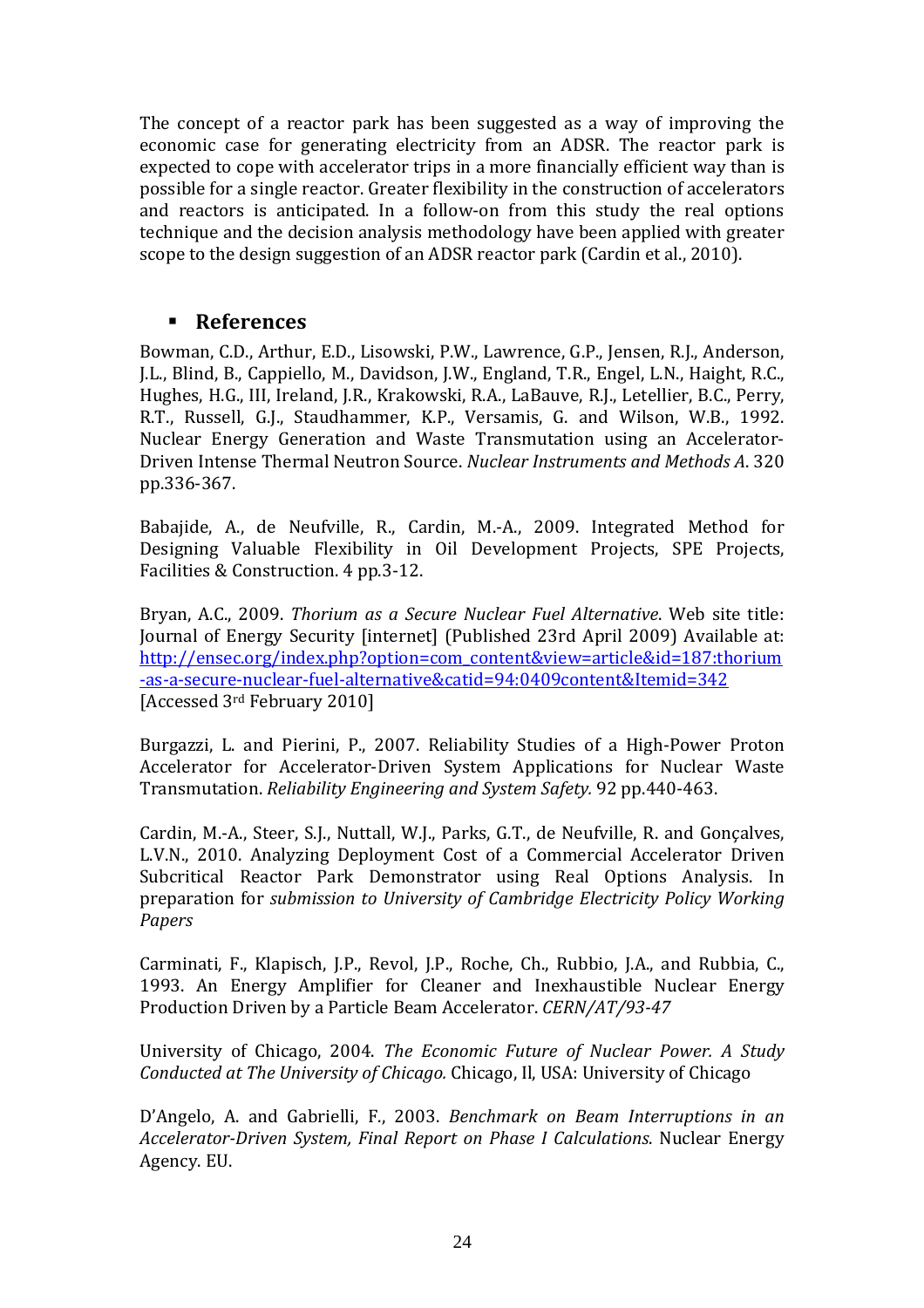D'Angelo, A., Arien, B., Sobolev, V., Van den Eynde, G. and Gabrielli, F., 2004. *Benchmark on Beam Interruptions in an Accelerator-Driven System, Final Report on Phase II Calculations*. Nuclear Energy Agency. EU. NEA Number 5422

Dixit, A.K. and Pindyck, R.S., 1994. *Investment under Uncertainty*. Princeton: Princeton University Press.

European Technical Working Group on ADS (ETWG-ADS), 2001. *A European Roadmap for Developing Accelerator Driven Systems (ADS) for Nuclear Waste Incineration.* Ente per le Nuove tecnologie

European Synchrotron Radiation Facility (ESRF), 2007. *Highlights 2007*. Annual Report of the ESRF. In house publication

European Synchrotron Radiation Facility (ESRF), 2008. *Highlights 2008*. Annual Report of the ESRF. In house publication

Findlay, D. (Rutherford Appleton Laboratory), 2009. *Performance of contemporary accelerator systems* [meeting in person and email] (Personal Communication, January – October 2009)

Galambos, J., Koseshi, T. and Seidel, M., 2008. Commissioning Strategies, Operations and Performance, Beam Loss Management, Activation, Machine Protection. In Proceedings of the 42nd ICFA Advanced Beam Dynamics Workshop on High-Intensity, High-Brightness Hadron Beams. Tennessee, USA 25-29 August 2008

Generation IV International Forum, 2007. *Cost Estimating Guidelines for Generation IV Nuclear Energy Systems, Revision 4.2*. Organisation for Economic Co-operation and Development. EU.

Giraud, B., Cinotti, L., Rimpault, G., Richard, P., Shichkorr, M., Struwe, D., Tittelbach, S. and Philippen, P.-W., 2004. *Preliminary Design Study of an Experimental Accelerator-Driven System: Final Scientific and Technical Report.* EU Community Research and Development Information Service. Contract number: FIKW-CT-2001-00179.

Harding, J., 2007. Economics of Nuclear Power and Proliferation Risks in a Carbon-Constrained World. *The Electricity Journal.* 20(10), pp.65-76

Hickey, L. (Oak Ridge National Laboratory), 2009. [email] (Personal Communication, July 2009)

Kaijser, A., 1992. Redirecting Power: Swedish Nuclear Power Policies in Historical Perspective. *Annual Review of the Energy and Environment*. 17, pp.437-462

Kennedy, D., 2007. New nuclear power generation in the UK: Cost Benefit Analysis. *Energy Policy.* 35, pp.3701-3716.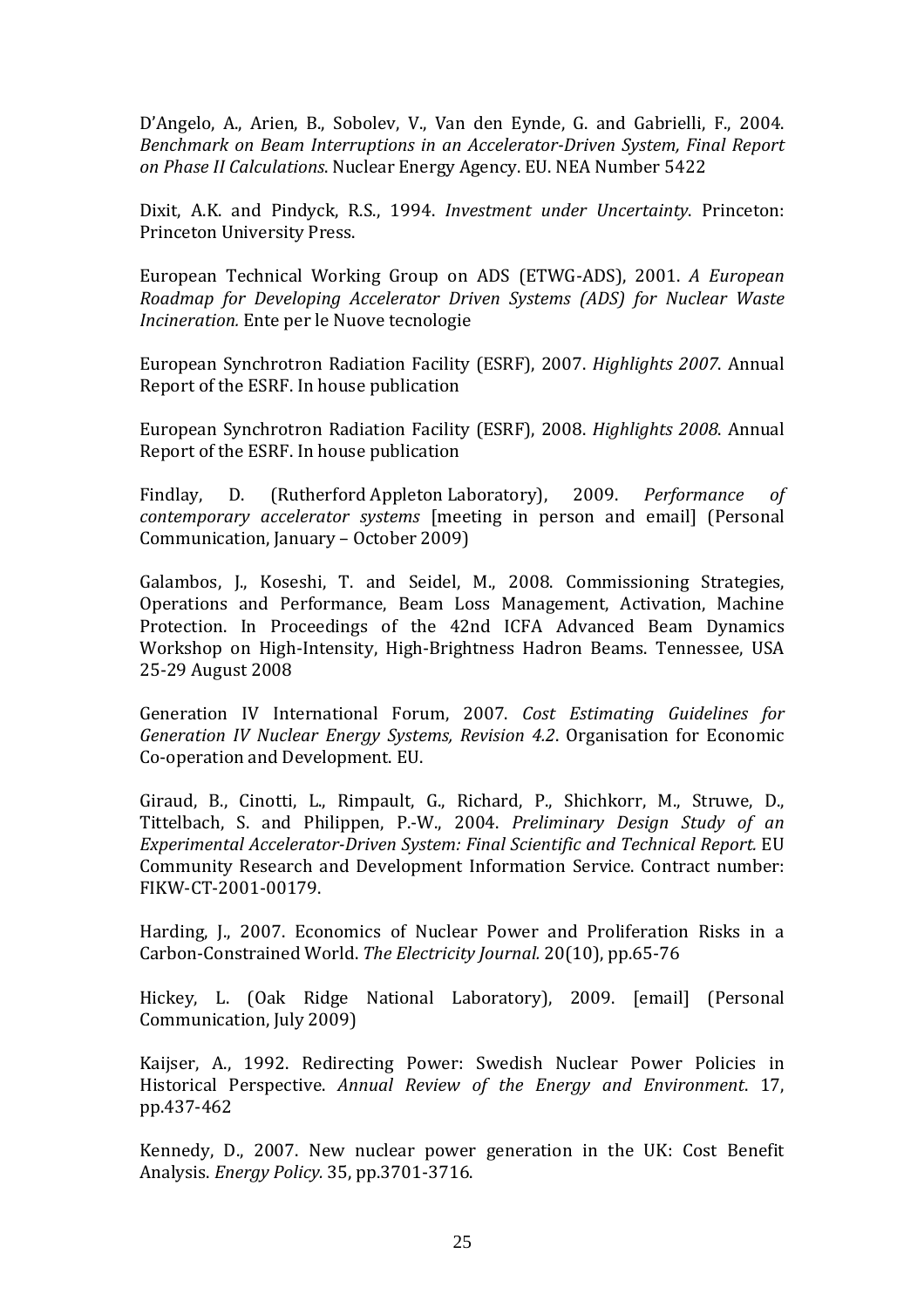Kim, S. and Galambos, J., 2010. *High Power Operational Experience at the Spallation Neutron Source*. Presentation at the 1st Workshop on Technology and Components of Accelerator Driven Systems, Karlsruhe, Germany, 15-17 March 2010. Available at:

http://www.nea.fr/science/wpfc/tcads/1st/presentations/II5- TCADS1\_SNS\_Kim.pdf [Accessed at 24<sup>th</sup> March 2010]

Massachusetts Institute of Technology, 2003. *The Future of Nuclear Power*. *An Interdisciplinary MIT Study*. Cambridge, MA, USA: Massachusetts Institute of Technology

Myers, S.C., 1977. Determinants of Corporate Borrowing. *Journal of Financial Economics.* 5 pp.147-175*.* 

StudeCentrum voor kernenerge Centre d'etude de l'Energie Nucleaire (SCK·CEN), 2010. *The Belgian Government gives its go ahead for the MYRRHA project* [online] (Updated 9th March 2010). Available at: http://myrrha.sckcen.be/en/News/Myrrha\_go [Accessed at 24th March 2010]

Nuclear Energy Agency (NEA), 2000. *Reduction of Capital Costs of Nuclear Power Plants*. Organisation for Economic Co-operation and Development, EU

NEA, 2009. *Independent Evaluation of the MYRRHA Project*. Organisation for Economic Co-operation and Development, EU. NEA Number 6881

Pierini, P., 2007. The Accelerator Activities of the EUROTRANS Programme. In Proceedings of the Asian Particle Accelerator Conference, India. 29 January – 2 February 2007. pp.852-856

Pierini, P., Mueller, A.C. and Carluec, B., 2003. *Preliminary Design Studies of an Experimental Accelerator-Driven System*. Review of Work Package 3 of the EU Community Research and Development Information Service. Contract number: FIKW-CT-2001-00179.

Pouret, L., Buttery, N. and Nuttall, W.J., 2009. Is Nuclear Power Flexible? *Nuclear Future.* 5(6), pp.333-341

Ruggiero, A.G., 1997. A Superconducting LINAC for the Energy Amplifier. In Proceedings of the Particle Accelerator Conference. Vancouver, Canada. 12-16 May 1997. pp.1114-1116

Safa, H., Muller, A. and Carluec, B., 2002. *Requirements for the XADS Accelerator and the Technical Answers.* Deliverable 9 of Work Package 3 of the EU Community Research and Development Information Service. Contract number: FIKW-CT-2001-00179.

Silver, M.R., de Weck, O.L., 2007. Time-Expanded Decision Networks: A Framework for Designing Evolvable Complex Systems. *Systems Engineering.* 10 pp.167-186*.*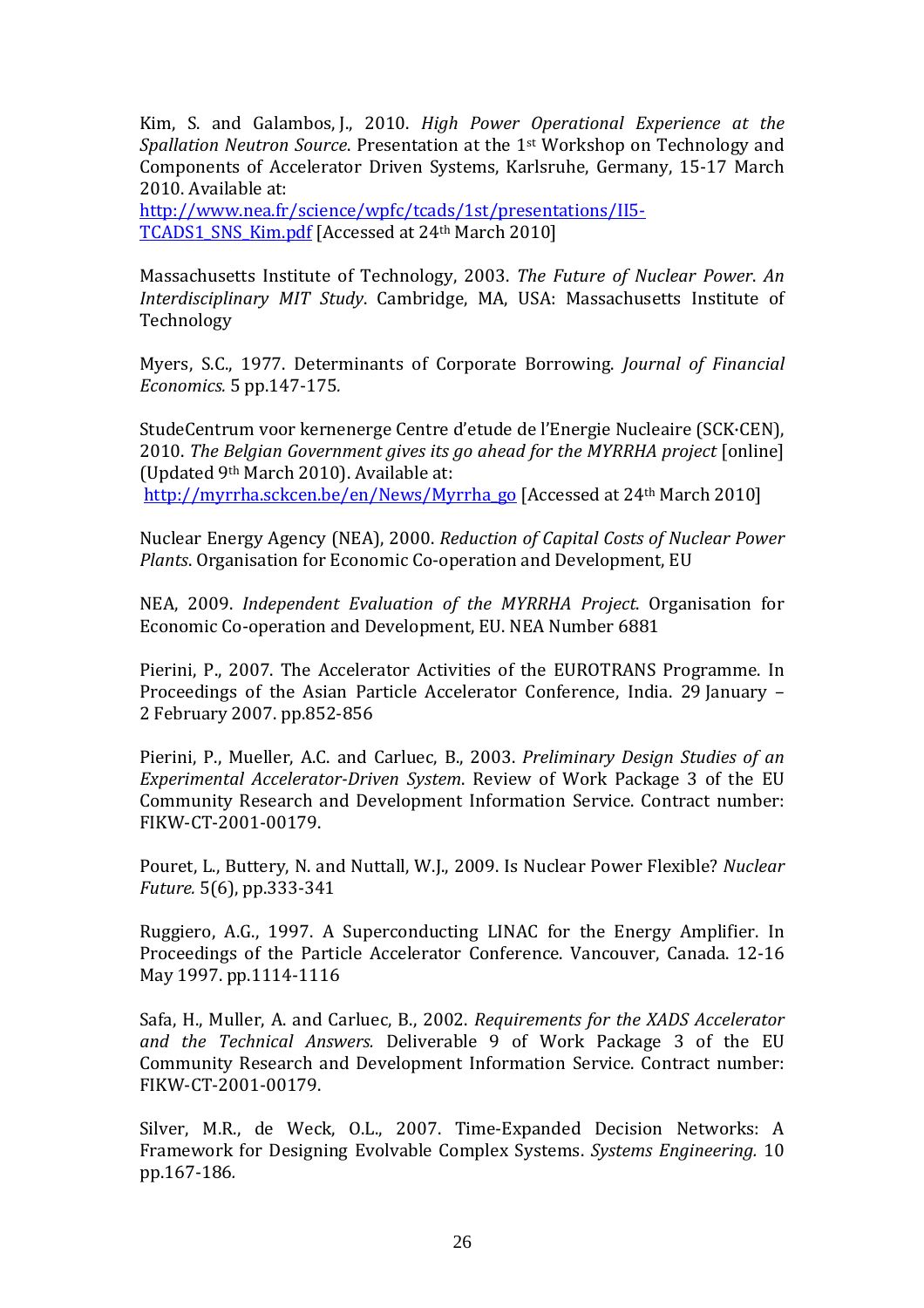Steer, S.J., Nuttall, W.J., Parks, G.T. and Gonçalves, L.V.N., 2009. A Projected Cost of Accelerator System Failures in a Commercial Accelerator Driven Subcritical Reactor. *University of Cambridge Electricity Policy Working Group Working Paper* [online]. Number 0927. Available at: http://www.eprg.group.cam.ac.uk/wpcontent/uploads/2009/11/eprg0927.pdf [Accessed 3rd Feb 2010] (Finished paper submitted to *Energy Economics*)

Takei, H., Nishihara K., Tsujimoto, K. and Oigawa H., 2010. Estimation of Acceptable Beam Trip Frequencies of Accelerators for ADS and Comparison with Performances of Existing Accelerators. Presentation at the 1st Workshop on Technology and Components of Accelerator Driven Systems, Karlsruhe, Germany, 15-17 March 2010. Available at:

http://www.nea.fr/science/wpfc/tcads/1st/presentations/II4-TCADS-1 HTakei.pdf [Accessed at 24<sup>th</sup> March 2010]

Teng, L., 2001. Particle Accelerators - Outlook for the twenty-first Century. In Proceedings of the Second Asian Particle Accelerator Conference, Beijing, China. 17-21 September 2001. pp.926-933

Trigeorgis, L., 1996. *Real Options*. Cambridge: MIT Press.

World Nuclear Association (WNA), 2006. *The Nuclear Fuel Cycle*. [online] (Updated April 2006) Available at: http://www.world-nuclear.org/education/nfc.htm [Accessed 24th March 2010]

WNA, 2009. *Nuclear Power in the World Today*. [online] (Updated March 2009) Available at:

http://www.world-nuclear.org/info/inf01.html [Accessed 24th March 2010]

WNA, 2010a. *Nuclear Power in Finland*. [online] (Updated 15th February 2010) Available at:

http://www.world-nuclear.org/info/default.aspx?id=328&terms=Olkiluoto [Accessed at 24th March 2010]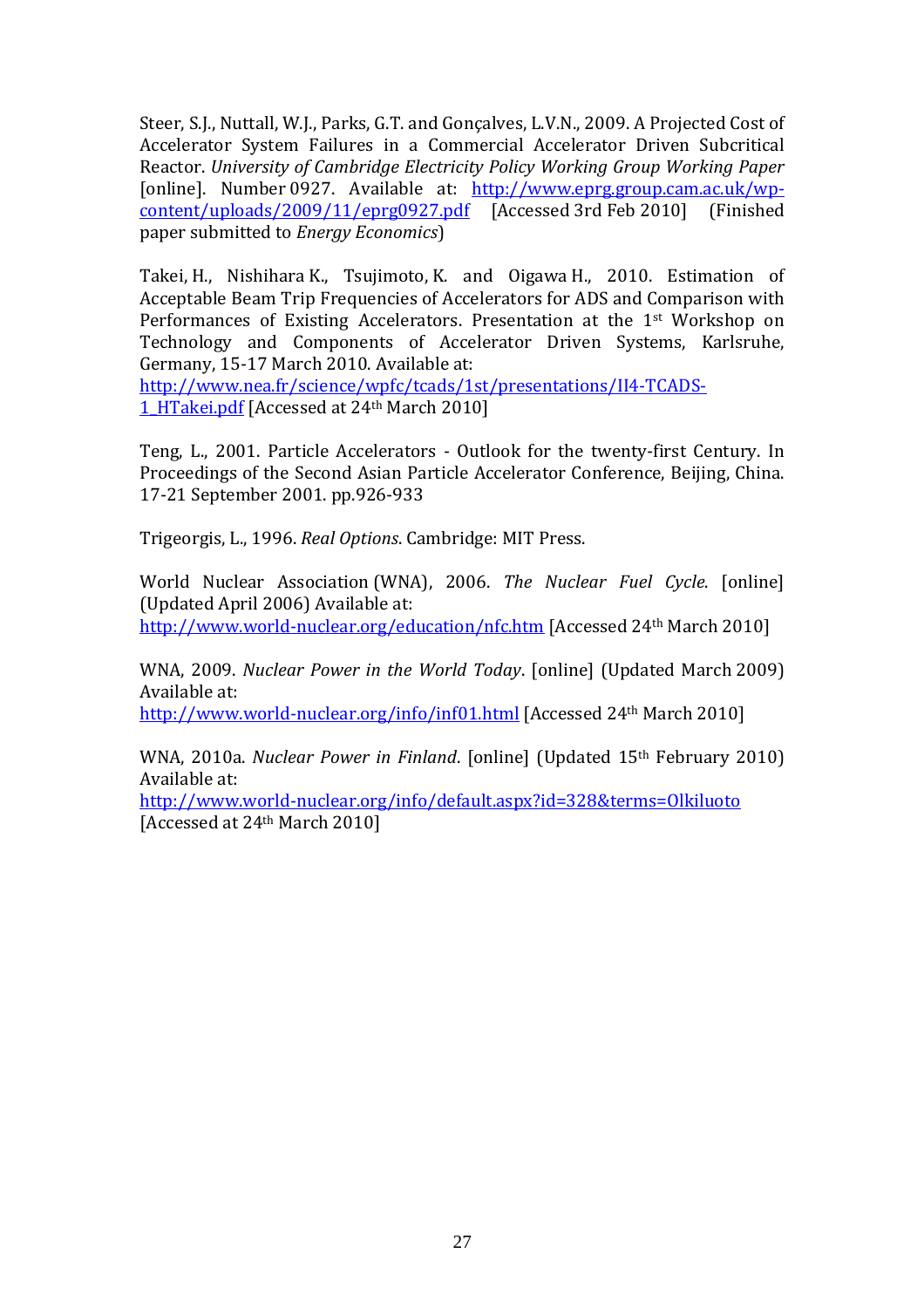# **Appendix A – Modes of Operation of a Dual Accelerator ADSR**

Three modes in which an ADSR with two accelerators might most beneficially operate have been identified, they are labelled (A), (B) and (C). Details of the modes are given:

(A) Both accelerators provide 50% of the required proton flux. In the event that one accelerator experiences a trip: (1) the other must double its beam current and therefore the proton flux it is delivering within 1 second; (2) the ramping must not induce a trip in the remaining accelerator; and (3) all elements of beam transport must be able to adjust for the change in beam dynamics as the beam intensity is doubled, ensuring: (a) that the target receives 100% of its required proton flux; and (b) that there is insignificant irradiation of work areas.

(B) One accelerator provides 100% of the required proton flux until it experiences a trip, at which point the second accelerator takes over. It is assumed that the beam current is negligible or, for example, the ion source extraction high voltage supply is off, but all other elements of the second accelerator are always in operation. When the first accelerator trips, only the ion extraction high voltage supply needs to be turned on in order for the second accelerator to start providing protons to the beam target. The ADSR will now be driven by the second accelerator until it trips, at which point the first accelerator follows the same process and takes over.

(C) While one accelerator provides 100% of the required protons to the target, the other accelerator operates at full power with its protons directed into a beam dump. When the first accelerator trips the other has its beam redirected from the beam dump into the reactor.

Full analysis of these modes of accelerator redundancy has not yet been attempted. Notional advantages and disadvantages of each method are given. In all modes *each* accelerator is consuming equal to or nearly full power (100% or required protons). This cost will be the least for mode (A). Also, in this mode following an accelerator trip, the reactor core will still receive half of its required spallation neutrons. This will reduce the rate at which the fission reactions cease effectively extending the time window for doubling the beam current of the remaining accelerator. Handling the beam dynamics of this mode may be difficult. In modes (B) and (C) the beam dynamics will be less complex, as the accelerators only operate at a single current and don't ramp between two. Comparing modes (B) and (C), mode (C) is expected to be less demanding on accelerator reliability as it is considered more straightforward to adjust a magnetic field than ramp the high voltage supply; however, in this mode the beam dump will be subject to significant irradiation. It may be beneficial or even necessary to keep the redundant beam duty cycle very low in order to limit this irradiation. Swiftly increasing the duty cycle could be challenging. The redundant beam of mode (C) might be utilisable as a source of income. In mode (B) there is a risk of misdirecting the beam thus creating a hazard or damaging equipment.